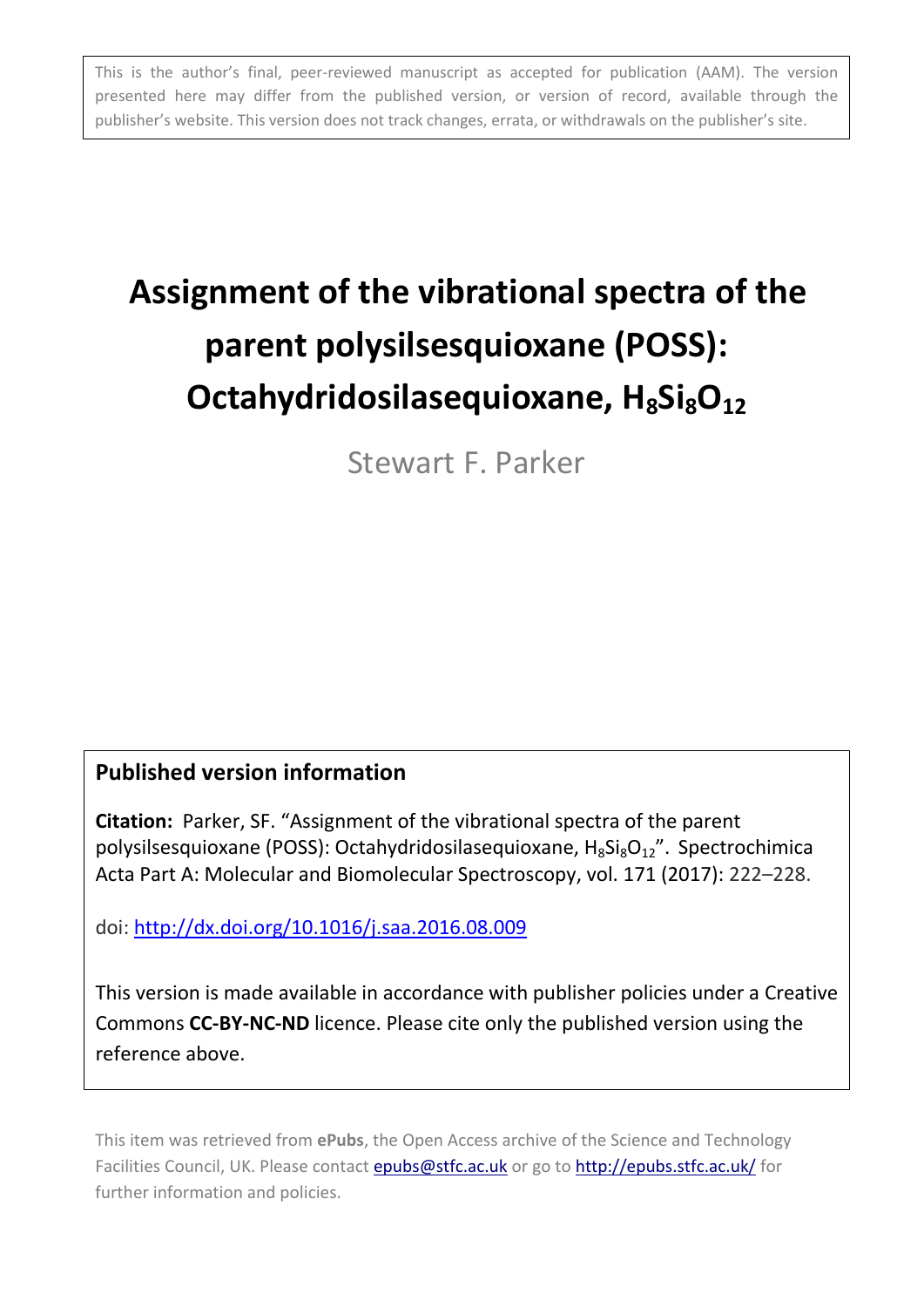# **Assignment of the vibrational spectra of the parent polysilsesquioxane (POSS): octahydridosilasequioxane, H<sub>8</sub>Si<sub>8</sub>O<sub>12</sub>.**

Stewart F. Parker

*ISIS Facility, STFC Rutherford Appleton Laboratory, Chilton, Didcot, OX11 0QX, UK*

### Abstract

Polysilsesquioxanes (POSS) are molecules with the empirical formula  $(RSiO<sub>1.5</sub>)<sub>n</sub>$  where R is a hydrogen atom or hydroxyl or an organic moiety such as an alkyl, alkene, acrylate or epoxide. The silicon atoms occupy the corners of a cube and oxygen atoms are located on the edges, the versatility of silsesquioxanes arises from the vacant fourth position of silicon. The choice of substituent enables a wide variety of properties to be engineered in a straightforward manner. The parent POSS is octasilsesquioxane,  $H_8Si_8O_{12}$ , with  $R = H$  and  $n = 8$ . The present work employs periodic density functional theory calculations in conjunction with *all* the available vibrational (infrared, Raman and inelastic neutron scattering) spectra to generate a complete assignment of all the modes of the parent POSS octasilses quioxane and some of its isotopomers for both the free,  $(O_h)$ , molecule and the solid state material  $(C_{3i}$  site symmetry) including the forbidden and very weak modes. The latter are of interest because in less symmetrical silsesquioxanes, these modes will be activated.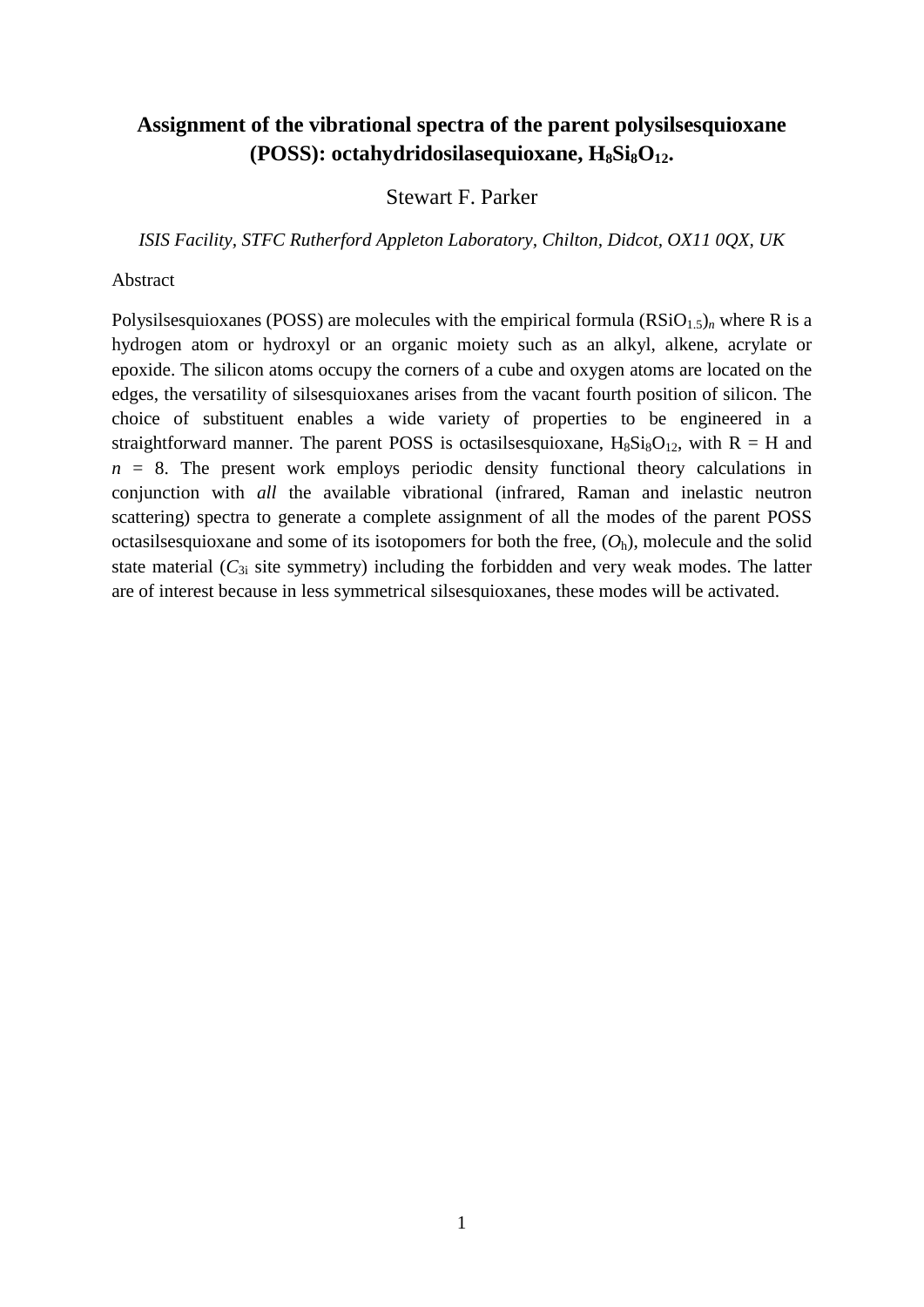### **1. INTRODUCTION**

Polysilsesquioxanes (POSS) are molecules with the empirical formula  $(RSiO<sub>1.5</sub>)<sub>n</sub>$  where R is a hydrogen atom or hydroxyl or an organic moiety such as an alkyl, alkene, acrylate or epoxide [1], see Fig. 1. It can be seen that silicon atoms occupy the corners of a cube and oxygen atoms are located on the edges, the versatility of silsesquioxanes arises from the vacant fourth position of silicon. The choice of substituent enables a wide variety of properties to be engineered in a straightforward manner [2]. These include solubility in water or organic solvents, the ability to be blended into many polymers and, unlike most silicones or fillers, POSS molecules contain organic substituents on their outer surfaces, making them compatible or miscible with most polymers. The range of properties can be extended by choosing a reactive R substituent that can be polymerised to make true organic-inorganic hybrid polymers or eliminated to form mesoporous silicates with a well-defined cage structure. POSS molecules can thus be viewed as very small, perfectly monodisperse silica nanoparticles, with typical diameters on the order of 1−3 nm.

The parent POSS is octasilsesquioxane,  $H_8Si_8O_{12}$ , see Fig. 1, with  $R = H$  and  $n = 8$ , and was first synthesised in very low yield in 1959 [3], more efficient routes are now available and higher POSS with *n*= 12,14,16 and 18 have also been synthesised and characterised [4]. The reactivity of  $H_8Si_8O_{12}$  can be understood as occurring *via* a pentacoordinate Si intermediate and this helps explain why substitution in compounds with  $R = alkyl$  or aryl is difficult or impossible because of steric hindrance in the intermediate [5]. The solid state structure of  $H_8Si_8O_{12}$  has been determined several times, the most relevant is the neutron diffraction study by Törnroos [6]. The space group is trigonal  $R_3$ <sup>3</sup> (no. 148), there is one molecule in the primitive unit cell that occupies a site of *C*3i symmetry. The ideal molecular symmetry is octahedral,  $O<sub>h</sub>$ , and the distortion from this is small.

The vibrational spectroscopy of octasilsesquioxane has been investigated several times over the years [7-12]. The near-octahedral symmetry of the molecule means that there are many modes that are either forbidden or very weak in both the infrared and Raman spectra. To observe these modes the inelastic neutron scattering (INS) spectrum was recorded [10]. INS spectroscopy [13] is highly complementary to infrared and Raman spectroscopy, for octasilsesquioxane the attribute that there are no selection rules and all modes are allowed was the main motivation. The vibrational structure of octahedral  $H_8Si_8O_{12}$  was investigated in detail, and a harmonic force field in terms of internal force constants was determined, based on infrared, FT-Raman and INS data and on a normal coordinate analysis of  $H_8Si_8O_{12}$  and  $D_8Si_8O_{12}$ . Group frequencies were assigned according to a potential energy analysis and relations to group frequencies of comparable silicon compounds were discussed. Based on the force field, the lowest internal torsional frequency was estimated to be  $41 \text{ cm}^{-1}$ . [7-10].

The molecular vibrations have also been assigned by periodic density functional theory (DFT) [14]. While DFT usually provides very reliable vibrational assignments, particularly when combined with INS data (e.g. [15-19]) as was done for octamethylsilsesquioxane [20], Schutte and Pretorius [14] only considered infrared data. Furthermore, inspection of their phonon dispersion curves shows multiple imaginary modes with large energies (up to 7 THz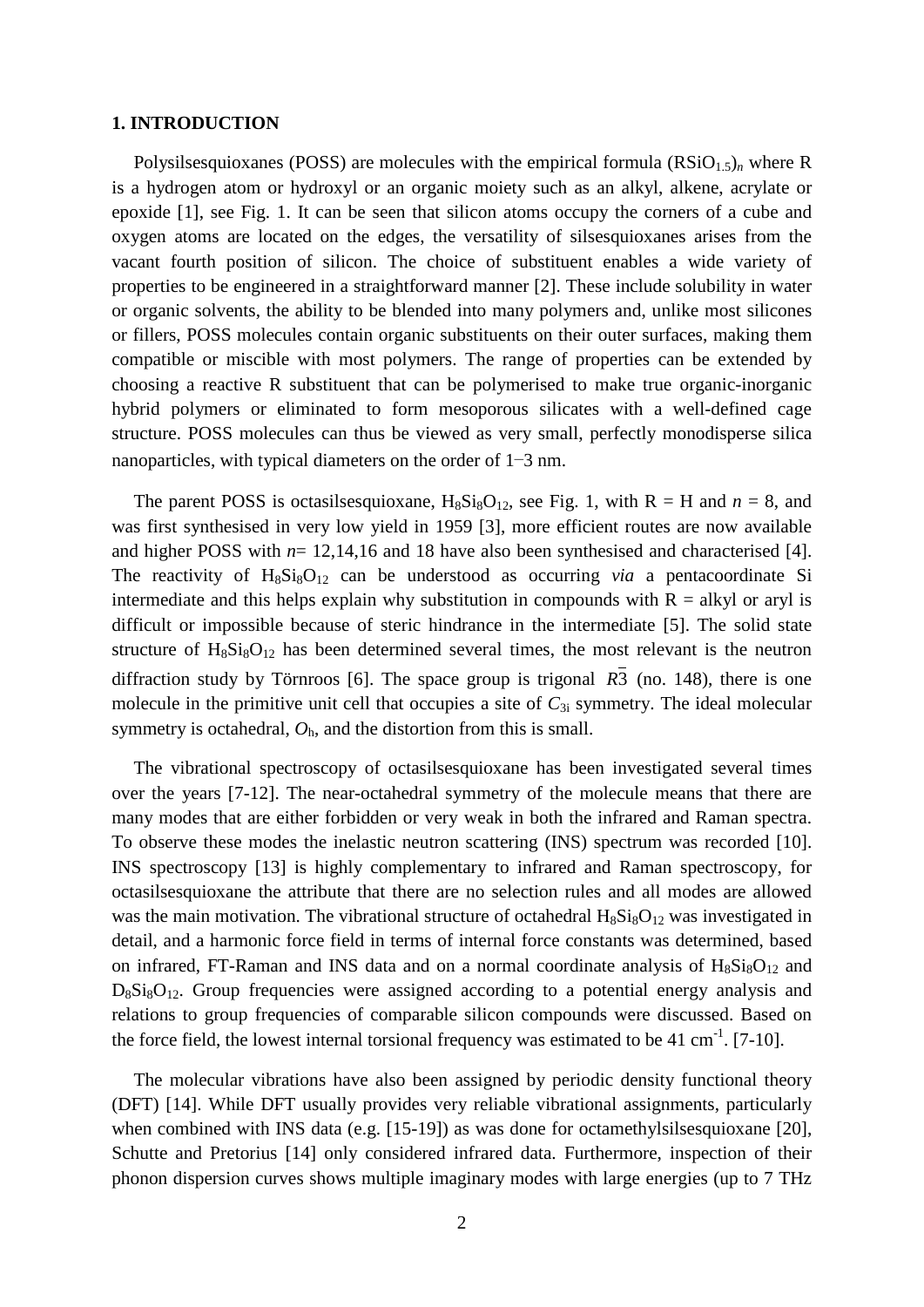$= 230$  cm<sup>-1</sup>) across most of the Brillouin zone. This is indicative of a major flaw in the computational work.

The purpose of the present work is to use periodic density functional theory calculations in conjunction with *all* the available vibrational (infrared, Raman and inelastic neutron scattering (INS)) spectra to generate a complete assignment of all the modes including the forbidden and very weak modes. The latter are of interest because in less symmetrical silsesquioxanes, these modes will be activated.



**Fig. 1.** Two views of the parent POSS, octasilsesquioxane  $H_8Si_8O_{12}$ , with  $O_h$  symmetry. Terminal atoms are hydrogen, twofold bridging are oxygen and fourfold coordinated are silicon.

# **2. COMPUTATIONAL STUDIES**

The structure of octasilsesquioxane as determined by neutron diffraction [6] was downloaded from the Inorganic Chemical Structure Database (ICSD, datacode 75244). Periodic density functional theory (periodic-DFT) calculations were carried out using the plane wave pseudopotential method as implemented in the CASTEP code [21,22]. Exchange and correlation were approximated using the PBE functional [23]. The plane-wave cut-off energy was 770 eV. Brillouin zone sampling of electronic states was performed on  $3\times3\times1$ Monkhorst-Pack grid. The equilibrium structure, an essential prerequisite for lattice dynamics calculations was obtained by BFGS geometry optimization after which the residual forces were converged to zero within  $\pm 0.0055$  eV  $\AA^{-1}$ . Phonon frequencies were obtained by diagonalisation of dynamical matrices computed using density-functional perturbation theory [24] and also to compute the dielectric response and the Born effective charges, and from these the mode oscillator strength tensor and infrared absorptivity were calculated. Raman activities were computed using a hybrid method combining density functional perturbation theory with finite displacements [24]. In addition to the calculation of transition energies and intensities at zero wavevector, phonon dispersion was also calculated along high symmetry directions throughout the Brillouin zone. For this purpose, dynamical matrices were computed on a regular grid of wavevectors throughout the Brillouin zone and Fourier interpolation was used to extend the computed grid to the desired fine set of points along the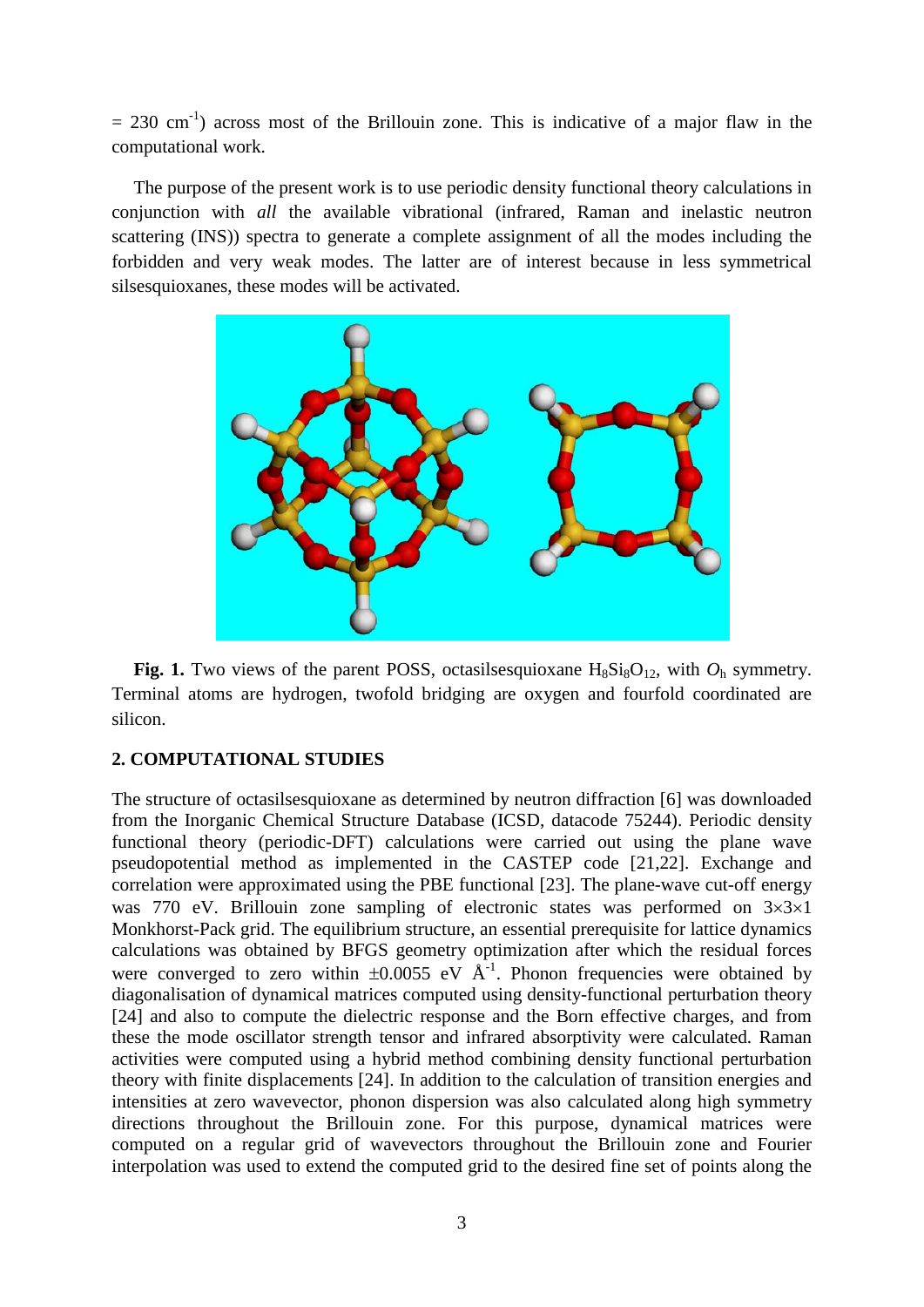high-symmetry paths [25]. Transition energies for isotopic species were calculated from the dynamical matrix that is stored in the CASTEP checkpoint file using the PHONONS utility [26] The atomic displacements in each mode that are part of the CASTEP output (.phonon files) are also all that is required to generate the INS spectrum using the program ACLIMAX [27]. Visualization of the modes to aid assignments was carried out with Jmol [28]. The .phonon files and a description of how to use Jmol to visualise the modes are included in the Supporting Information. The INS spectrum of octasilsesquioxane was that reported previously [10] and is available from the INS database at: [http://wwwisis2.isis.rl.ac.uk/INSdatabase/.](http://wwwisis2.isis.rl.ac.uk/INSdatabase/)

# **3. RESULTS AND DISCUSSION**

The idealised structure of the gas phase molecule is  $O<sub>h</sub>$  and this is observed experimentally by gas phase electron diffraction [29]. In the crystal the symmetry is reduced to *C*3i, Table 1 shows the correlation from  $O<sub>h</sub>$  to  $C<sub>3i</sub>$ . It can be seen that there are a large number of modes that are inactive in the free molecule, whereas all the modes are allowed by either infrared or Raman spectroscopy in the solid state. However, a mode may be allowed but have vanishingly small intensity, this may be expected to be the case for the free-molecule forbidden modes that are activated in the solid state. Note that all the modes are allowed for INS spectroscopy



**Fig. 2.** Calculated dispersion curves for the primitive unit cell of octasilsesquioxane showing all real modes across the entire Brillouin zone. Note the change of scale at 1200 cm-1 . The data have not been scaled.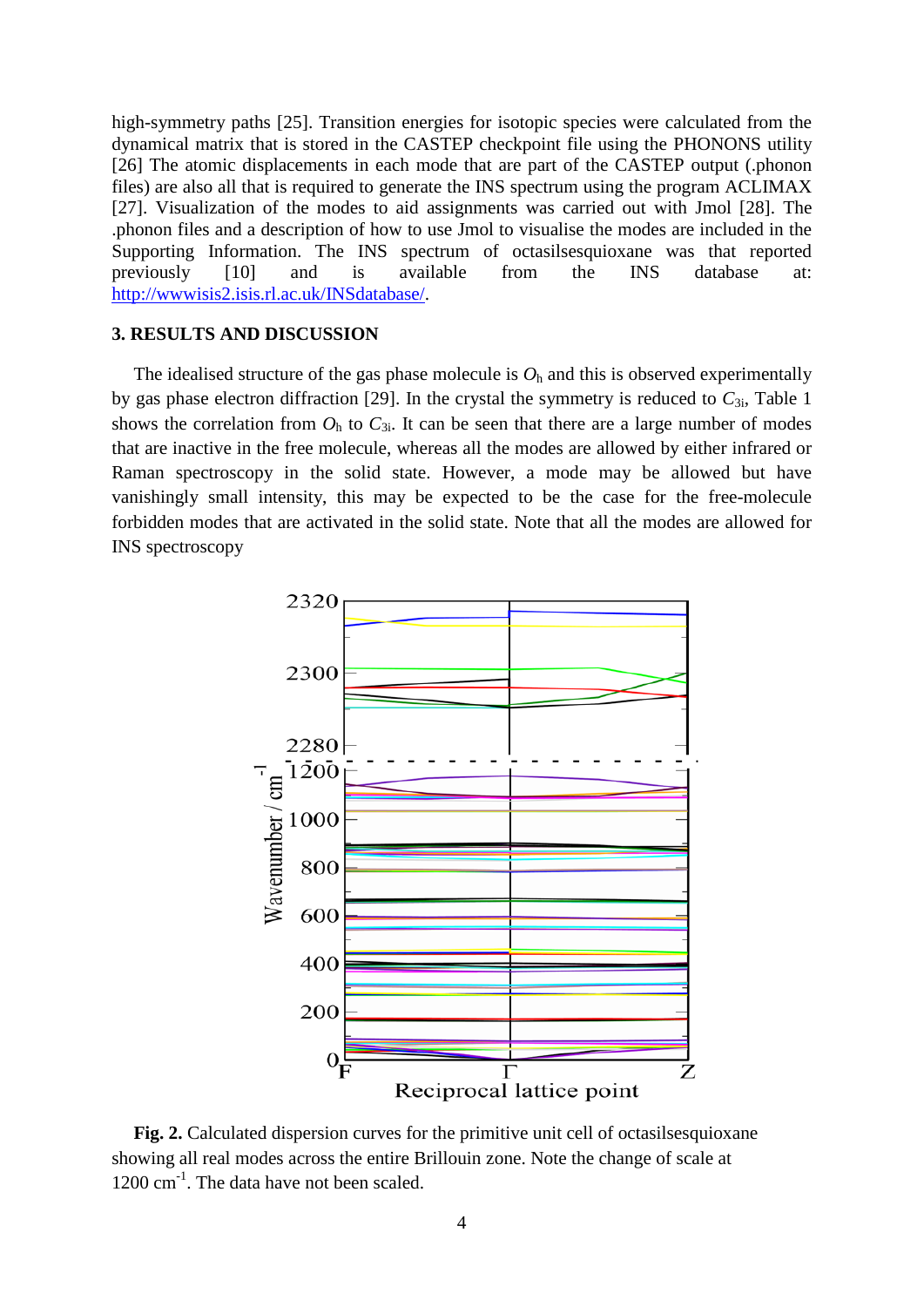Fig. 2 shows the dispersion curves calculated for the solid state structure of octasilsesquioxane. In contrast to [14], the modes are all real across the entire Brillouin zone, as expected for a stable structure. (The discontinuities at the Γ-point are due to longitudinal optical transverse optical (LOTO) splitting).

Fig. 3 compares the experimental INS spectrum of octasilsesquioxane [10], 3a, with that generated from the calculation of the free molecule with  $O<sub>h</sub>$  symmetry, 3b, and the full dispersion calculation of the solid state structure, 3c. (In both 3b and 3c, the region  $0 - 2000$  $cm<sup>-1</sup>$  has been scaled by 1.03). It can be seen that both structures fit the data very well, thus validating the calculations. As would be expected, the match of the experimental data to the solid state structure is marginally better, particularly in the lattice mode region.



**Fig. 3.** Comparison of: (a) the experimental INS spectrum of octasilsesquioxane [10] and that generated from the CASTEP calculation of (b) the free molecule with  $O<sub>h</sub>$  symmetry and (c) the solid state with  $C_{3i}$  site symmetry. In (b) and (c) the  $0 - 2000$  cm<sup>-1</sup> region has been scaled by 1.03.

Table 2 lists the observed and calculated transition energies and intensities for the free molecule and the solid state. The splitting of the *T* modes into *A* and *E* components by the reduction in the molecular symmetry from  $O<sub>h</sub>$  to  $C<sub>3i</sub>$  is visible for most of the modes in the infrared spectrum, *e.g.* 875 ( $T_{1u}$ )  $\rightarrow$  882 ( $E_u$ ) and 861 ( $A_u$ ) cm<sup>-1</sup>. It is noted that the calculated infrared intensity of the  $E_u$  modes is approximately twice that of the  $A_u$  modes, as suggested in [11], validating their assignments of the  $E_u$  and  $A_u$  components.

It was proposed [11] that the infrared active modes fall into two classes that depend on whether the motion is largely tangential or radial. The correlation crucially depends on whether modes 27 and 29 are described as radial and tangential respectively, as suggested in [11], or tangential and radial respectively as assigned previously [7-10]. (The mode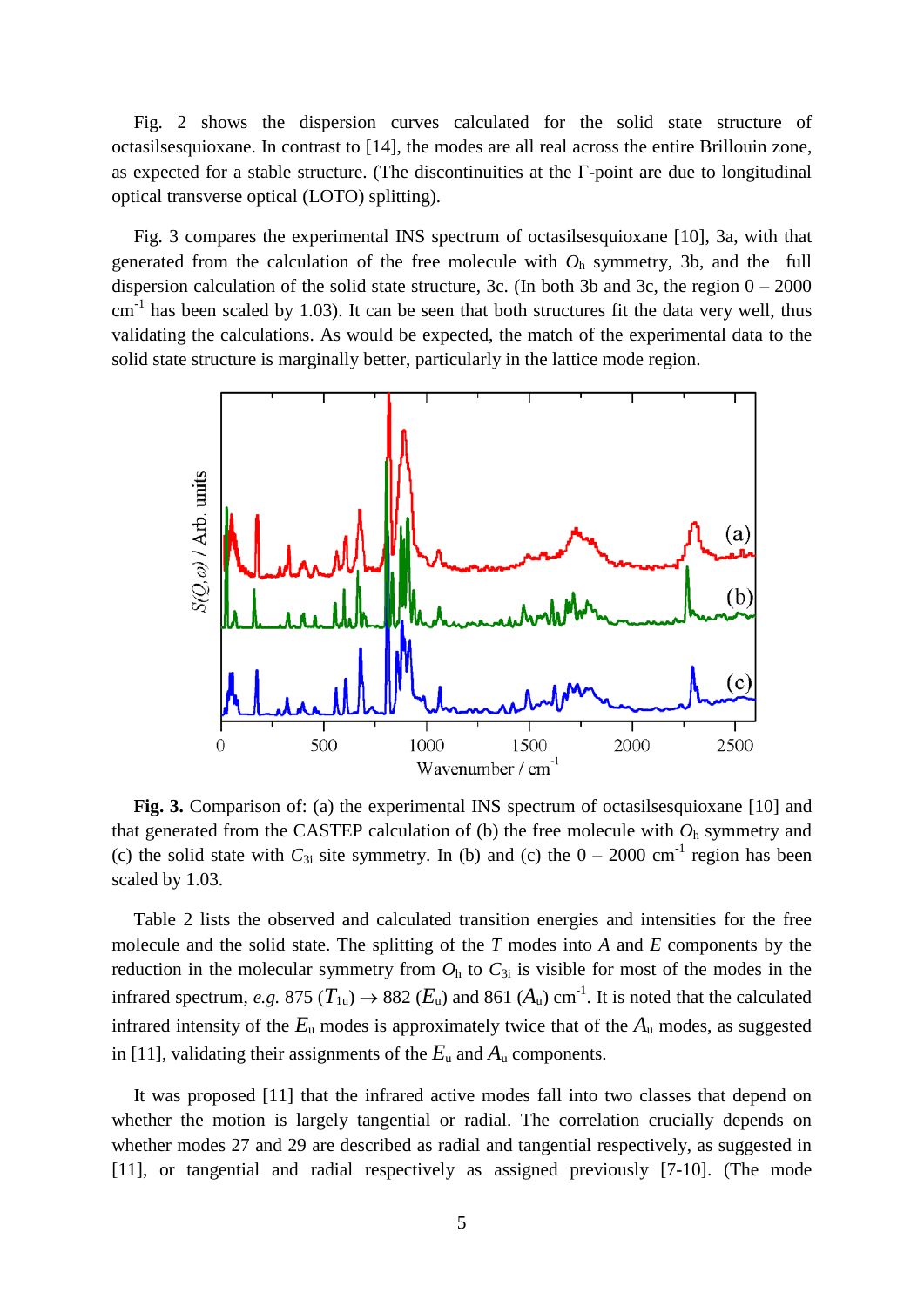numbering is that used previously [7-11] and is given in Table S1 of the Supplementary Information). As may be seen from Fig. 4, neither description is accurate, in both cases the silicon and hydrogen atoms on the threefold axis move radially, while the other atoms move tangentially. The difference in the modes is the relative phases of the motions. (Animations of the modes can be seen using Jmol [28], see the Supplementary Information for details).



**Fig. 4.** Displacements of the atoms in the *A*<sup>u</sup> component of modes 27 (left) and 29 (right). Terminal atoms are hydrogen, twofold bridging are oxygen and fourfold coordinated are silicon.

Experimental data is available for most of the infrared and Raman active modes of  $D_8Si_8O_{12}$  and a few of the modes of  $HD_7Si_8O_{12}$  (present as an impurity in  $D_8Si_8O_{12}$ ) [8,9]. For  $HD_7Si_8O_{12}$  as a free molecule (*i.e.*  $O_h$  symmetry in the H<sub>8</sub> or D<sub>8</sub> parent), there is only one isotopomer because all the sites are identical under  $O<sub>h</sub>$  symmetry. This has  $C<sub>3v</sub>$  symmetry and the correlation is given in Table 1. For the solid state  $C_{3i}$  species, there are two isotopomers depending on whether the Si–H is bond lies along the threefold axis or not, these have  $C_3$  and  $C_1$  site symmetry respectively. The correlation for the  $C_3$  species is the same as for  $C_{3i}$  except that the *g* and *u* subscripts are omitted (since the centre of symmetry is destroyed by the isotopic substitution) and all modes are allowed in both the infrared and Raman spectrum, as is also the case for  $C_1$  site symmetry. CASTEP allows the ready calculation of isotopomers *via* the PHONONS utility [26] and the results are given in Table 3. It can be seen that the agreement is generally excellent.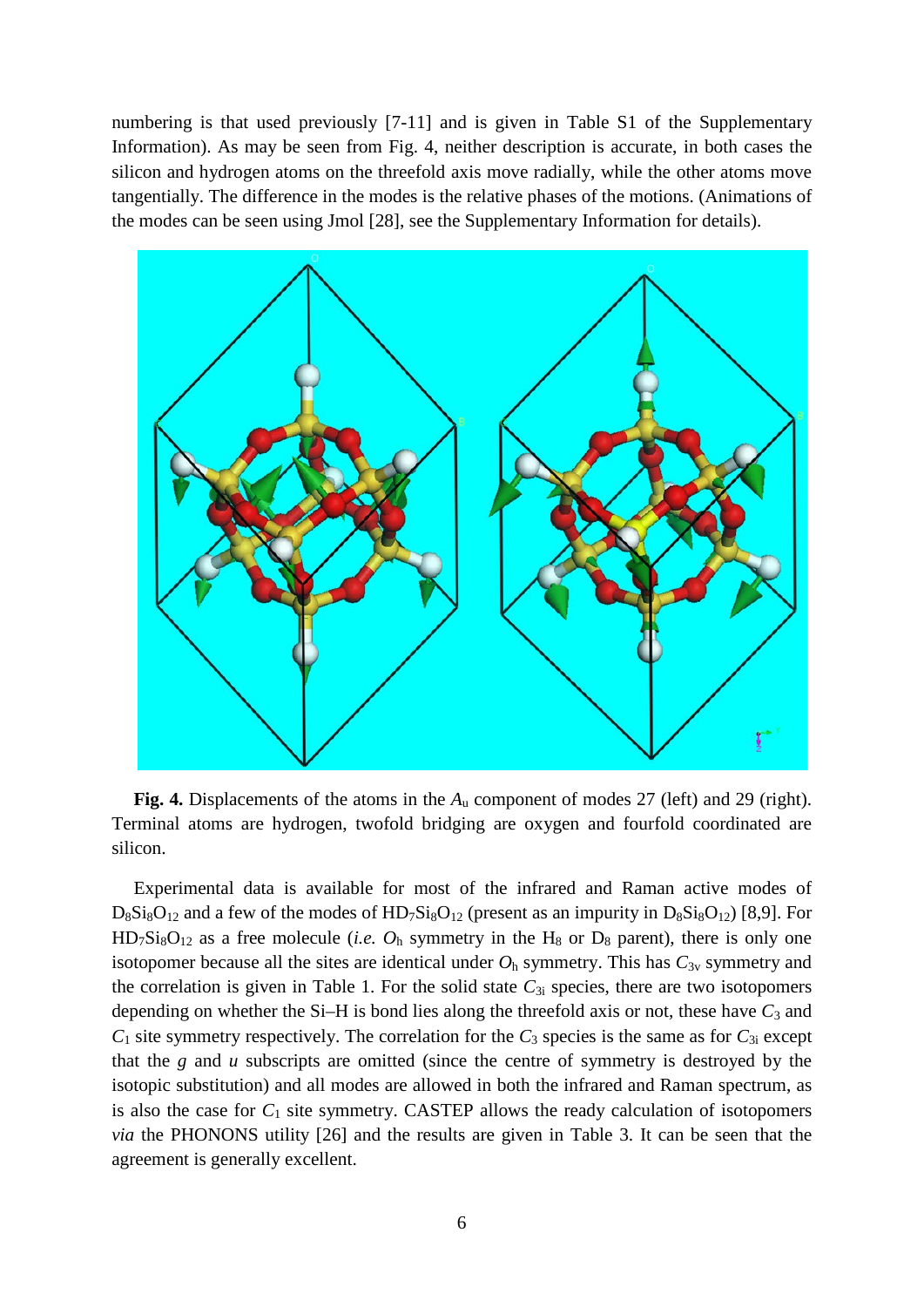## **4. CONCLUSIONS**

This study provides a complete assignment of the vibrational spectra of the parent POSS octasilses quioxane and some of its isotopomers for both the free,  $(O_h)$ , molecule and the solid state material  $(C_{3i}$  site symmetry). The combination of infrared, Raman and INS spectroscopic data from the literature has enabled most of the modes to be observed.

## **Acknowledgements**

The STFC Rutherford Appleton Laboratory is thanked for access to neutron beam facilities. Computing resources (time on the SCARF compute cluster for the CASTEP calculations) was provided by STFC's e-Science facility. The use of the Inorganic Chemical Structure Database (ICSD) *via* the EPSRC funded National Chemical Database Service hosted by the Royal Society of Chemistry is acknowledged.

# **References**

- 1) S.-W. Kuoa and F.-C. Chang, Prog. Pol. Sci. 36 (2011) 1649–1696.
- 2) D. B. Cordes, P. D. Lickiss and F. Rataboul, Chem. Rev. 110 (2010) 2081–2173.
- 3) R. Müller, F. Köhne and S. Sliwinski, J. Prakt. Chem. 9 (1959) 71-74.
- 4) P. A. Agaskar and W. Klemperer, Inorg. Chim. Acta 229 (1995) 355–364.
- 5) G. Calzaferri and R. Hoffmann, J. Chem. Soc. Dalton Trans. (1991) 917-928.
- 6) K. W. Törnroos, Acta Cryst. C 50 (1994) 1646–1648.
- 7) P. Bornhauser and G. Calzaferri, Spec. Acta 46A (1990) 1045-1056.
- 8) M. Bärtsch, P. Bornhauser, H. Bürgy and G. Calzaferri, Spec. Acta 47A (1991) 1627- 1629.
- 9) M. Bärtsch, P. Bornhauser, G. Calzaferri and R. Imhof, J. Phys. Chem. 98 (1994) 2817.
- 10) C. Marcolli, P. Lainé, R. Bühler, G. Calzaferri and J. Tomkinson, J. Phys. Chem. B 101 (1997) 1171-1179.
- 11) A. M. Chomel, U. A. Jayasooriya and F. Babonneau, Spec. Acta 60A (2004) 1609- 1616.
- 12) P. G. Harrison and C. Hall, Main Group Chemistry 20 (2011) 515-529.
- 13) P.C.H. Mitchell, S.F. Parker, A.J. Ramirez-Cuesta, J. Tomkinson, Vibrational Spectroscopy With Neutrons, With Applications in Chemistry, Biology, Materials Science and Catalysis, World Scientific, Singapore, 2005.
- 14) C. J. H. Schutte and J. A. Pretorius, Proc. R. Soc. A468 (2012) 851–870.
- 15) F. Fontaine-Vive, M.R. Johnson, G.J. Kearley, J.A.K. Howard and S.F. Parker, J. Amer. Chem. Soc. 128 (2006) 2963-2969.
- 16) G.D. Barrerra, S.F. Parker, A.J. Ramirez-Cuesta, and P.C.H. Mitchell, Macromolecules, 39 (2006) 2683-2690.
- 17) A. Lovell, F. Fernandez-Alonso, N.T. Skipper, K. Refson, S.M. Bennington and S.F. Parker, Phys. Rev. Lett., 101, (2008) 126101.
- 18) D.I. Kolokolov, H. Jobic, A.G. Stepanov, M. Plazanet, M. Zbiri, J. Ollivier, V. Guillerm, T. Devic, C. Serre and G. Férey, Eur. Phys. J.-Special Topics 189 (2010) 263-271.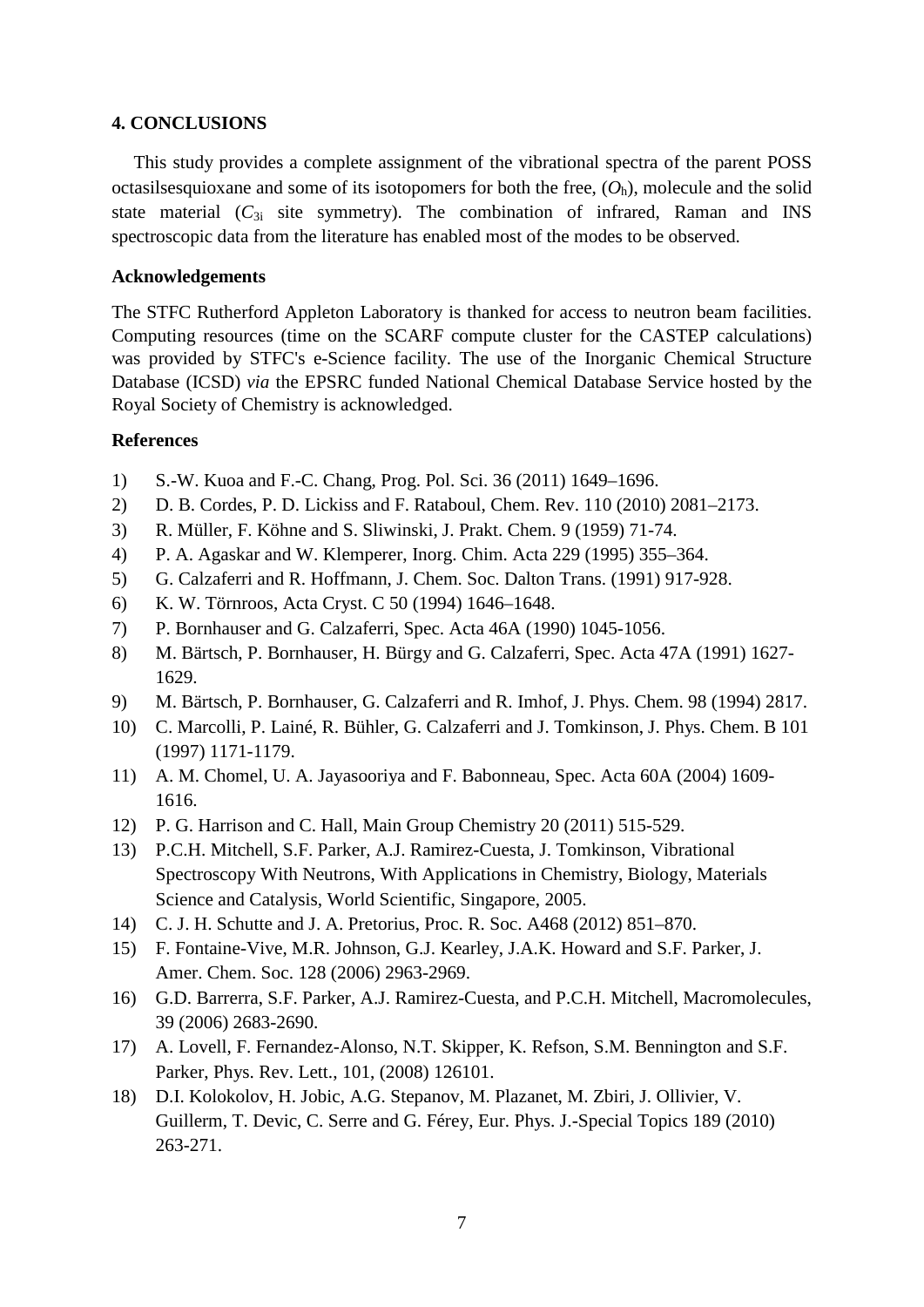- 19) C.E. White, G.J. Kearley, J.L. Provis and D.P. Riley, J. Chem. Phys. 128 (2013) 194501.
- 20) N. Jalarvo, O. Gourdon, G. Ehlers, M. Tyagi, S. K. Kumar, K. D. Dobbs, R. J. Smalley, W. E. Guise, A. J. Ramirez-Cuesta, C. Wildgruber and M. K. Crawford, J. Phys. Chem. C 118 (2014) 5579−5592.
- 21) S. J. Clark, M. D. Segall, C. J. Pickard, P. J. Hasnip, M. J. Probert, K. Refson, and M. C. Payne, Z. Krist. **220**, 567 (2005).
- 22) K. Refson, P. R. Tulip, and S. J. Clark, Phys. Rev. B **73**, 155114 (2006).
- 23) J. Perdew, K. Burke, and M. Ernzerhof, Phys. Rev. Lett. **77**, 3865 (1996).
- 24) V. Milman, A. Perlov, K. Refson, S. J. Clark, J. Gavartin, and B. Winkler, J. Phys.: Condens. Matter **21**, 485404 (2009).
- 25) X. Gonze, J.-C. Charlier, and M. P. Teter, Phys. Rev. B **50**, 13035-13038 (1994).
- 26) K. Refson, *Phonons and Related Calculations in CASTEP*,<http://www.castep.org/>
- 27) A. J. Ramirez-Cuesta, Comput. Phys. Commun. **157**, 226 (2004).
- 28) Jmol: an open-source Java viewer for chemical structures in 3D.<http://www.jmol.org/>
- 29) D. A. Wann, R. J. Less, F. Rataboul, P. D. McCaffrey, A. M. Reilly, H. E. Robertson, P. D. Lickiss and D. W. H. Rankin, Organometallics, 27 (2008) 4183–4187.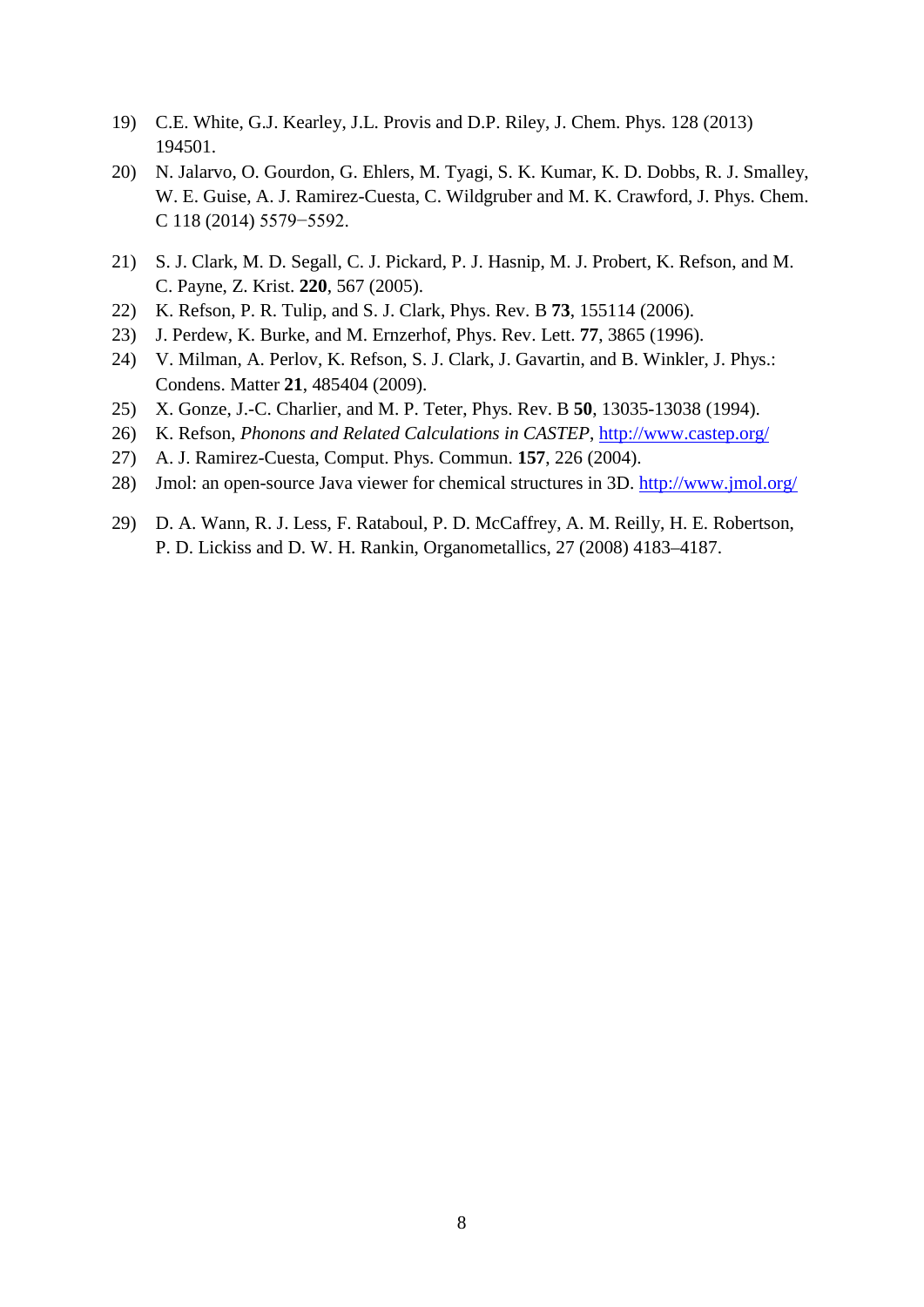| $H_8Si_8O_{12}$               |                              | $HD7Si8O12$                         |             | Primitive cell of<br>space group $R3$ |             |  |  |  |
|-------------------------------|------------------------------|-------------------------------------|-------------|---------------------------------------|-------------|--|--|--|
| O <sub>h</sub>                | Activity <sup><i>a</i></sup> | $C_{3v}$                            | Activity    | Site group $C_{3i}$                   | Activity    |  |  |  |
| Si-H stretches                |                              |                                     |             |                                       |             |  |  |  |
| $A_{1g}$                      | $\mathbf R$                  | $A_1$                               | IR/R        | $A_{\rm g}$                           | $\mathbf R$ |  |  |  |
| $T_{\rm 2g}$                  | $\mathbf R$                  | $A_1+E$                             | IR/R        | $A_{\rm g}+E_{\rm g}$                 | $\mathbf R$ |  |  |  |
| $A_{2u}$                      | ia                           | $A_1$                               | IR/R        | $A_{\rm u}$                           | IR          |  |  |  |
| $T_{1u}$                      | IR                           | $A_1+E$                             | IR/R        | $A_u + E_u$                           | $_{\rm IR}$ |  |  |  |
| Framework<br>$+ Si-H$ bending |                              |                                     |             |                                       |             |  |  |  |
| $2A_{1g}$                     | $\mathbf R$                  | $2A_1$                              | IR/R        | $2A_{\rm g}$                          | R           |  |  |  |
| $1 A_{2g}$                    | ia                           | $1A_2$                              | ia          | $1A_{\rm g}$                          | IR          |  |  |  |
| 4 E <sub>g</sub>              | $\mathbf R$                  | 4E                                  | IR/R        | 4 E <sub>g</sub>                      | $\mathbf R$ |  |  |  |
| $3 T_{1g}$                    | ia                           | $3A_2 + 3E$                         | ia $&$ IR/R | $3A_g + 3E_g$                         | IR          |  |  |  |
| $5 T_{2g}$                    | $\mathbf R$                  | $5A_1 + E$                          | IR/R        | $5A_{\rm g} + 5E_{\rm g}$             | $\mathbf R$ |  |  |  |
| $2A_{2u}$                     | ia                           | $2A_1$                              | IR/R        | 2A <sub>u</sub>                       | IR          |  |  |  |
| 3 E <sub>u</sub>              | ia                           | 3E                                  | IR/R        | 3 E <sub>u</sub>                      | IR          |  |  |  |
| $5 T_{1u}$                    | IR                           | $5A_1 + 5E$                         | IR/R        | $5A_{u} + 5E_{u}$                     | $_{\rm IR}$ |  |  |  |
| $4T_{2u}$                     | ia                           | $4A_2 + 4E$ ia & IR/R $4A_u + 4E_u$ |             |                                       | IR          |  |  |  |
| Libration                     |                              |                                     |             |                                       |             |  |  |  |
|                               | ia                           |                                     | ia          | $A_g + E_g$                           | $\mathbf R$ |  |  |  |
| Translation                   |                              |                                     |             |                                       |             |  |  |  |
|                               | ia                           |                                     | ia          | $A_u + E_u$                           | IR          |  |  |  |

Table 1: Correlation diagram and spectral activity for octasilsesquioxane from the free molecule,  $O_h$ , to the site group,  $C_{3i}$ , and also for the  $HD_7Si_8O_{12}$  isotopomer. Note that *all* modes are allowed for INS spectroscopy.

 ${}^{a}$ IR = infrared allowed, R = Raman allowed, IR/R infrared and Raman allowed, ia = inactive in both infrared and Raman.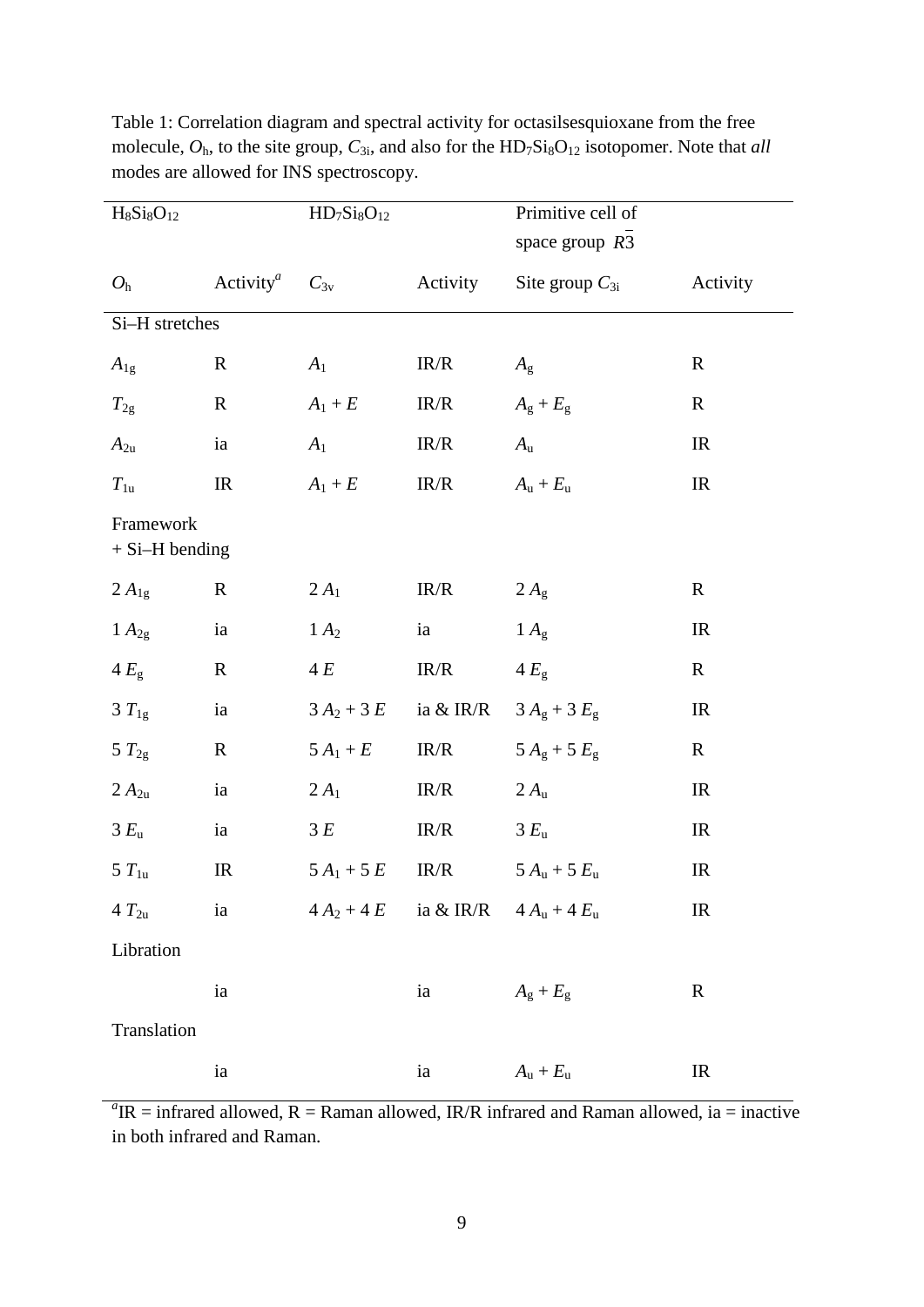Table 2: Observed and calculated vibrational transition energies and intensities of octasilsesquioxane for the free molecule with *O*<sup>h</sup> symmetry and the solid state material with  $C_{3i}$  symmetry.

|              | Free molecule, $Oh$ |                                                        |                                                     |                                    |                                       | Solid state, $C_{3i}$ |                  |                                                        |                                      |                         |                                             |                                            | Description <sup><math>a</math></sup> |
|--------------|---------------------|--------------------------------------------------------|-----------------------------------------------------|------------------------------------|---------------------------------------|-----------------------|------------------|--------------------------------------------------------|--------------------------------------|-------------------------|---------------------------------------------|--------------------------------------------|---------------------------------------|
| $CASTEP^b$   |                     |                                                        |                                                     | Expt                               |                                       | $CASTEP^b$            |                  |                                                        |                                      | Expt                    |                                             |                                            |                                       |
| Sym          | $\text{cm}^{-1}$    | $\ensuremath{\mathsf{IR}}\xspace$<br>$/$ km<br>$mol-1$ | $\mathbf R$<br>/ $\mathrm{\AA}^4$<br>$\text{amu}^-$ | IR<br>$[10]$ /<br>$\text{cm}^{-1}$ | ${\bf R}$<br>$[7]$ /<br>$\rm cm^{-1}$ | Sym                   | $\text{cm}^{-1}$ | $\ensuremath{\mathsf{IR}}\xspace$<br>$/$ km<br>$mol-1$ | ${\bf R}$<br>/ $\AA^4$<br>$amu^{-1}$ | IR<br>[11]<br>$cm^{-1}$ | $\mathbf R$<br>$[10]$ /<br>$\text{cm}^{-1}$ | <b>INS</b><br>$[10]$ /<br>$\text{cm}^{-1}$ |                                       |
| $A_{1g}$     | 2274                |                                                        | 1105                                                |                                    | (2302)                                | $A_{\rm g}$           | 2383             |                                                        | 1606                                 |                         | 2302                                        |                                            | $vs(Si-H)$                            |
| $T_{1u}$     | 2269                | 852                                                    |                                                     | 2277 m                             |                                       | $A_{\rm u}$           | 2382             | 315                                                    |                                      | 2293                    |                                             | 2300                                       | $vas(Si-H)$                           |
|              |                     |                                                        |                                                     |                                    |                                       | $E_{\mathrm{u}}$      | 2365             | 752                                                    |                                      | 2274                    |                                             |                                            |                                       |
| $T_{\rm 2g}$ | 2267                |                                                        | 589                                                 |                                    | (2286)                                | $A_{\rm g}$           | 2370             |                                                        | 1948                                 |                         | 2296                                        |                                            | $vas(Si-H)$                           |
|              |                     |                                                        |                                                     |                                    |                                       | $E_{\rm g}$           | 2359             |                                                        | 295                                  |                         | 2286                                        |                                            |                                       |
| $A_{2u}$     | 2265                |                                                        |                                                     |                                    |                                       | $A_{\rm u}$           | 2359             | 56                                                     |                                      |                         |                                             |                                            | $vas(Si-H)$                           |
| $T_{1u}$     | 1156                | 5835                                                   |                                                     | 1141 vs                            |                                       | $A_{\rm u}$           | 1129             | 2792                                                   |                                      | 1120                    |                                             |                                            | $vas(Si-O)$                           |
|              |                     |                                                        |                                                     |                                    |                                       | $E_{\mathrm{u}}$      | 1127             | 5892                                                   |                                      | 1183                    |                                             |                                            |                                       |
| $T_{\rm 2g}$ | 1147                |                                                        |                                                     |                                    | (1118)                                | $E_{\rm g}$           | 1127             |                                                        | $8\,$                                |                         | 1117                                        |                                            | $vas(Si-O)$                           |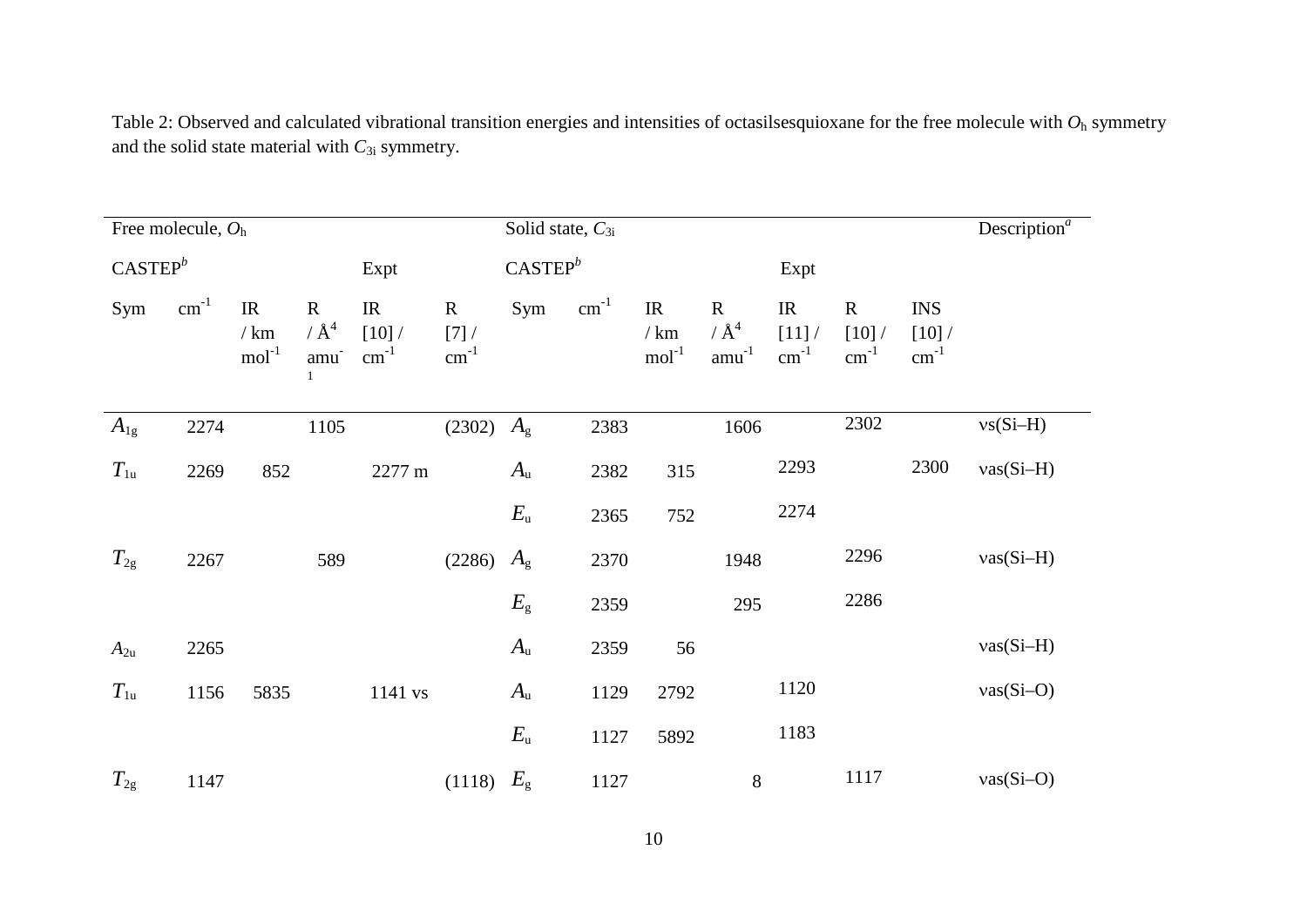|              |         |      |        |                   |       | $A_{\rm g}$      | 1121    |                | 6            |     |     |         |                   |
|--------------|---------|------|--------|-------------------|-------|------------------|---------|----------------|--------------|-----|-----|---------|-------------------|
| $A_{2u}$     | 1120    |      |        |                   |       | $A_{\rm u}$      | 1108    | $41\,$         |              |     |     |         | $vas(Si-O)$       |
| $T_{\rm 1g}$ | 1061    |      |        |                   |       | $A_{\rm g}$      | 1068    |                | $1\,$        |     |     | 1058    | $vas(Si-O)$       |
|              |         |      |        |                   |       | $E_{\rm g}$      | 1064    |                |              |     |     |         |                   |
| $E_{\rm u}$  | 1060    |      |        |                   |       | $E_{\mathrm{u}}$ | 1065    | 12             |              |     |     |         | $vas(Si-O)$       |
| $E_{\rm g}$  | 912     |      | $21\,$ |                   | (932) | $E_{\rm g}$      | 929     |                | 35           |     | 932 | 932     | $\delta$ (Si-O-H) |
| $T_{2u}$     | 907     |      |        |                   |       | $E_{\rm u}$      | 920     | $16\,$         |              |     |     | 915     | $\delta$ (Si-O-H) |
|              |         |      |        |                   |       | $A_{\mathrm{u}}$ | 909     | $110\,$        |              |     |     |         |                   |
|              |         |      |        |                   | (897, |                  |         |                |              |     | 897 |         | $\delta$ (Si-O-H) |
| $T_{\rm 2g}$ | 889     |      | $72\,$ |                   | 883)  | $A_{\rm g}$      | 895     |                | 35           |     |     |         |                   |
|              |         |      |        |                   |       | $E_{\rm g}$      | 880     |                | 21           |     | 893 | 889     |                   |
| $T_{1u}$     | 875     | 1443 |        | $881\mathrm{\ s}$ |       | $E_{\mathrm{u}}$ | 858     | 2514           |              | 882 |     | 868     | $\delta$ (Si-O-H) |
|              |         |      |        |                   |       | $A_{\mathrm{u}}$ | 852     | 1346           |              | 861 |     |         |                   |
| $E_{\rm u}$  | 806     |      |        |                   |       | $E_{\mathrm{u}}$ | $811\,$ | $\mathfrak{Z}$ |              |     |     | $817\,$ | $\delta$ (Si-O-H) |
| $T_{\rm 1g}$ | $805\,$ |      |        |                   |       | $A_{\rm g}$      | 811     |                | $\mathbf{1}$ |     | 811 |         | $\delta$ (Si-O-H) |
|              |         |      |        |                   |       | $E_{\rm g}$      | $807\,$ |                | $\mathbf 1$  |     |     | 817     |                   |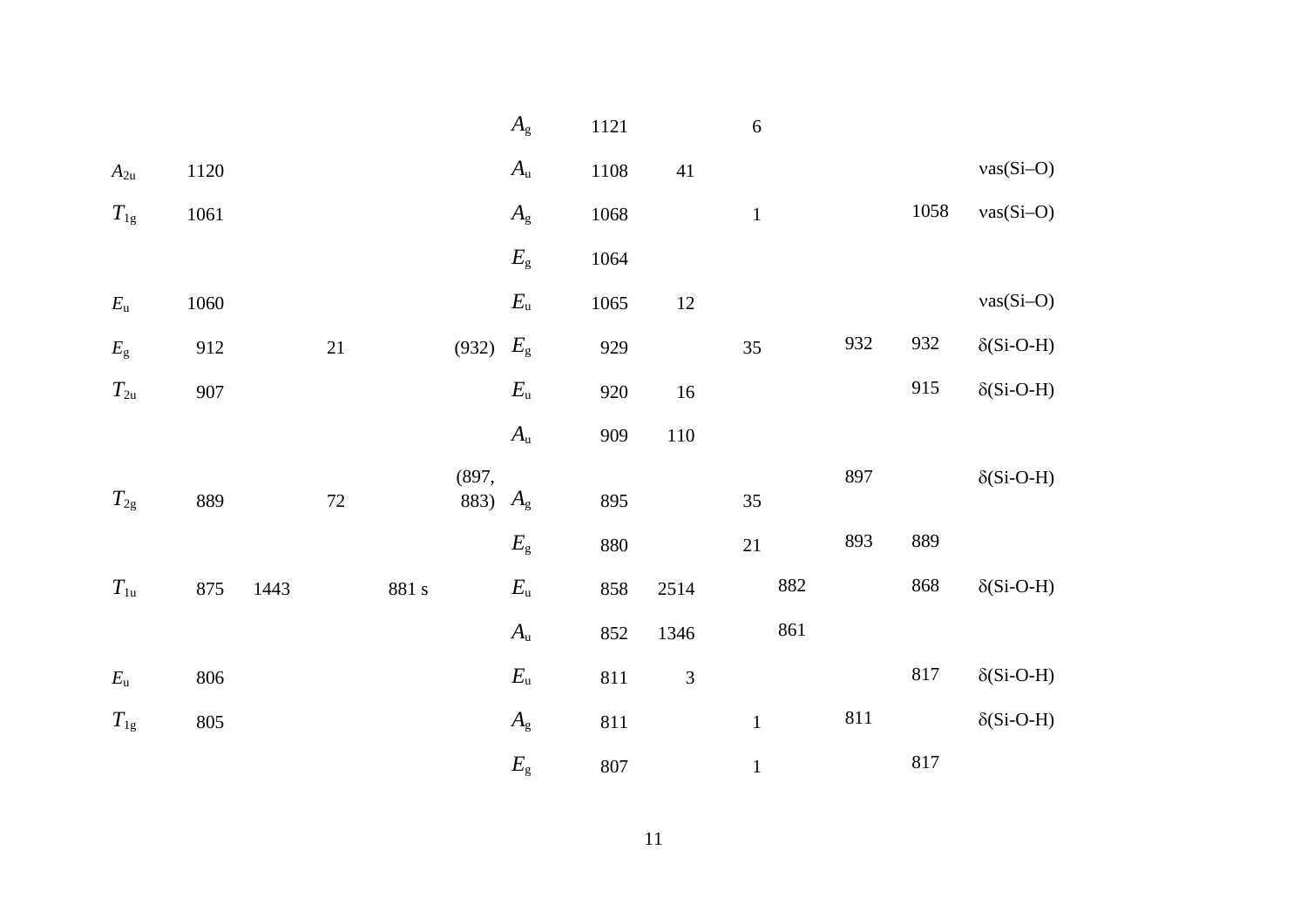| $E_{\rm g}$    | 675 |     | $44\,$ |                   | (697) | $E_{\rm g}$      | 692 |                | 95           | 697 | 688 | $vs(Si-O)$        |
|----------------|-----|-----|--------|-------------------|-------|------------------|-----|----------------|--------------|-----|-----|-------------------|
| $T_{2u}$       | 666 |     |        |                   |       | $E_{\rm u}$      | 681 | $10\,$         |              |     | 675 | $vs(Si-O)$        |
|                |     |     |        |                   |       | $A_{\rm u}$      | 680 | $\mathfrak{Z}$ |              |     |     |                   |
| $T_{2g}$       | 599 |     |        |                   |       | $A_{\rm g}$      | 614 |                | $\sqrt{2}$   | 610 |     | $vs(Si-O)$        |
|                |     |     |        |                   |       | $E_{\rm g}$      | 606 |                | $\mathbf{1}$ |     | 607 |                   |
| $A_{\rm 1g}$   | 568 |     | $12\,$ |                   | (579) | $A_{\rm g}$      | 571 |                | 52           | 580 |     | $\delta$ (O-Si-O) |
| $T_{1u}$       | 556 | 57  |        | 566 w             |       | $A_{\rm u}$      | 563 | 13             | 568          |     |     | $\delta$ (O-Si-O) |
|                |     |     |        |                   |       | $E_{\mathrm{u}}$ | 560 | 12             | 557          |     | 564 |                   |
| $T_{\rm 1u}$   | 457 | 381 |        | $465\;\mathrm{m}$ |       | $A_{\rm u}$      | 460 | $222\,$        | 483          |     |     | $\delta(O-Si-O)$  |
|                |     |     |        |                   |       | $E_{\mathrm{u}}$ | 460 | 534            | 463          |     | 459 |                   |
| $A_{1g}$       | 443 |     | 56     |                   | (456) | $A_{\rm g}$      | 455 |                | 184          | 456 |     | $\delta$ (O-Si-O) |
| $E_{\rm g}$    | 413 |     |        |                   |       | $E_{\rm g}$      | 415 |                | $\sqrt{2}$   | 423 | 418 | $\delta$ (O-Si-O) |
| $T_{2g}$       | 403 |     |        |                   | (411) | $E_{\rm g}$      | 398 |                | $\sqrt{2}$   | 414 | 403 | $\delta$ (O-Si-O) |
|                |     |     |        |                   |       | $A_{\rm g}$      | 393 |                | 3            |     |     |                   |
| $T_{1{\rm u}}$ | 393 | 435 |        | 399 s             |       | $A_{\mathrm{u}}$ | 378 | 448            | 400          |     |     | $\delta$ (O-Si-O) |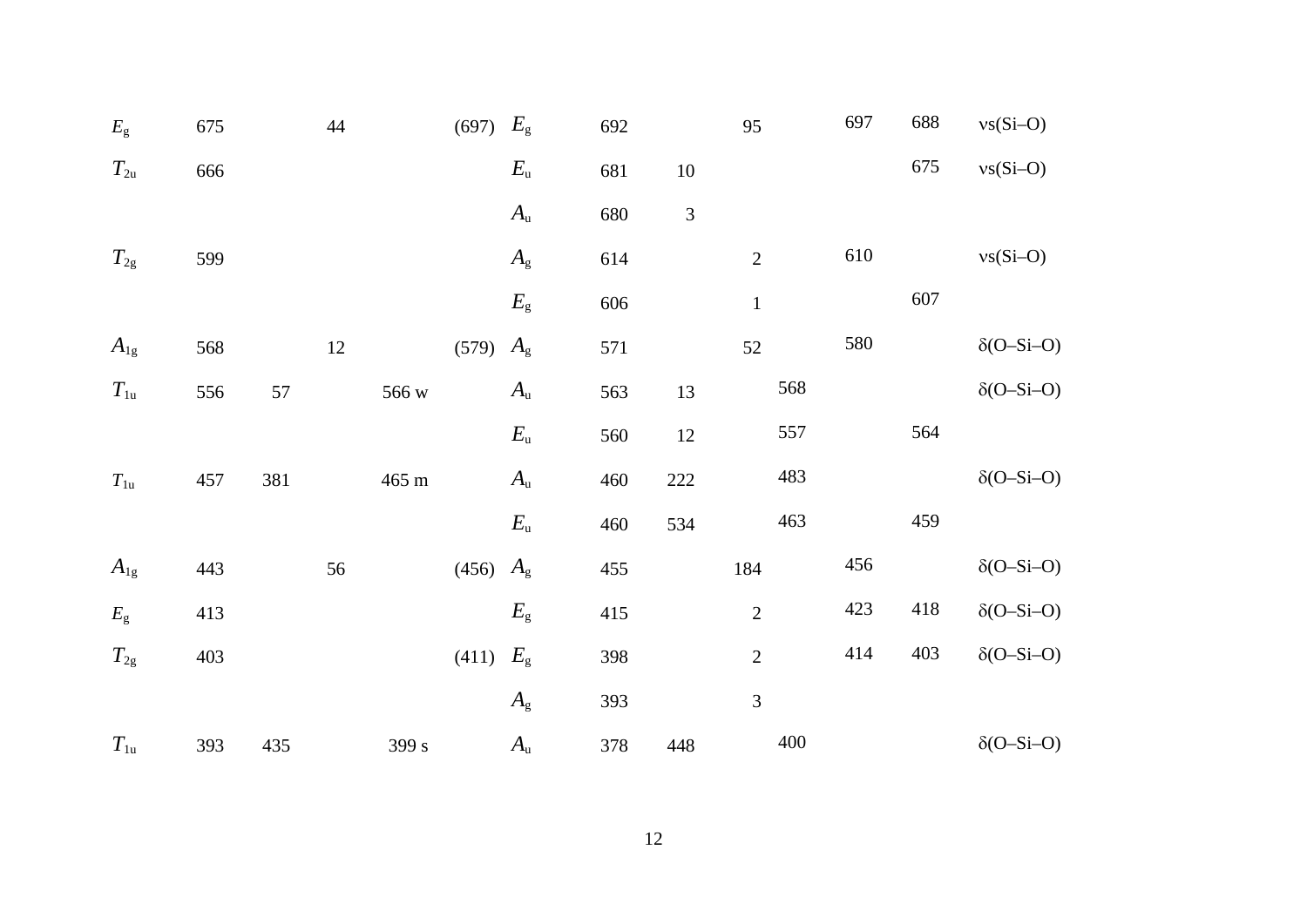|              |         | $E_{\mathrm{u}}$     | 378     | 814          | 389            |        | 387    |                   |
|--------------|---------|----------------------|---------|--------------|----------------|--------|--------|-------------------|
| $T_{\rm 1g}$ | 328     | $A_{\rm g}$          | 321     |              |                | 352    | 329    | $\delta$ (O-Si-O) |
|              |         | $E_{\rm g}$          | 319     |              |                |        | 312    |                   |
| $A_{2u}$     | 319     | $A_{\mathrm{u}}$     | 309     | $10\,$       |                |        |        | $\delta(O-Si-O)$  |
| $T_{2u}$     | 287     | $A_{\rm u}$          | 284     | $\mathbf{9}$ |                |        |        | $\delta(O-Si-O)$  |
|              |         | $E_{\rm u}$          | 279     | $\,1\,$      |                |        | 286    |                   |
| $T_{2g}$     | $167\,$ | $A_{\rm g}$<br>(171) | 167     |              | $\overline{4}$ | 171    | 175    | $\delta$ (O-Si-O) |
|              |         | ${\rm Eg}$           | $167\,$ |              | $\overline{4}$ |        | 171    |                   |
| $E_{\rm u}$  | 162     | $E_{\mathrm{u}}$     | 175     |              |                |        |        | $\delta$ (O-Si-O) |
| $E_{\rm g}$  | $73\,$  | $E_{\rm g}$<br>(84)  | $82\,$  |              | $\mathbf 1$    | $84\,$ | $87\,$ | $\delta$ (O-Si-O) |
| $T_{2u}$     | 67      | $A_{\rm u}$          | $74\,$  |              |                |        | 65     | $\delta$ (O-Si-O) |
|              |         | $E_{\mathrm{u}}$     | $73\,$  |              |                |        |        |                   |
| $A_{2g}$     | $57\,$  | $A_{\rm g}$          | $50\,$  |              |                |        | 55     | $\tau(O-Si-O)$    |
|              |         | $A_{\rm g}$          | $46\,$  |              |                |        | 53     | Libration         |
|              |         | $E_{\rm g}$          | $45\,$  |              |                |        |        |                   |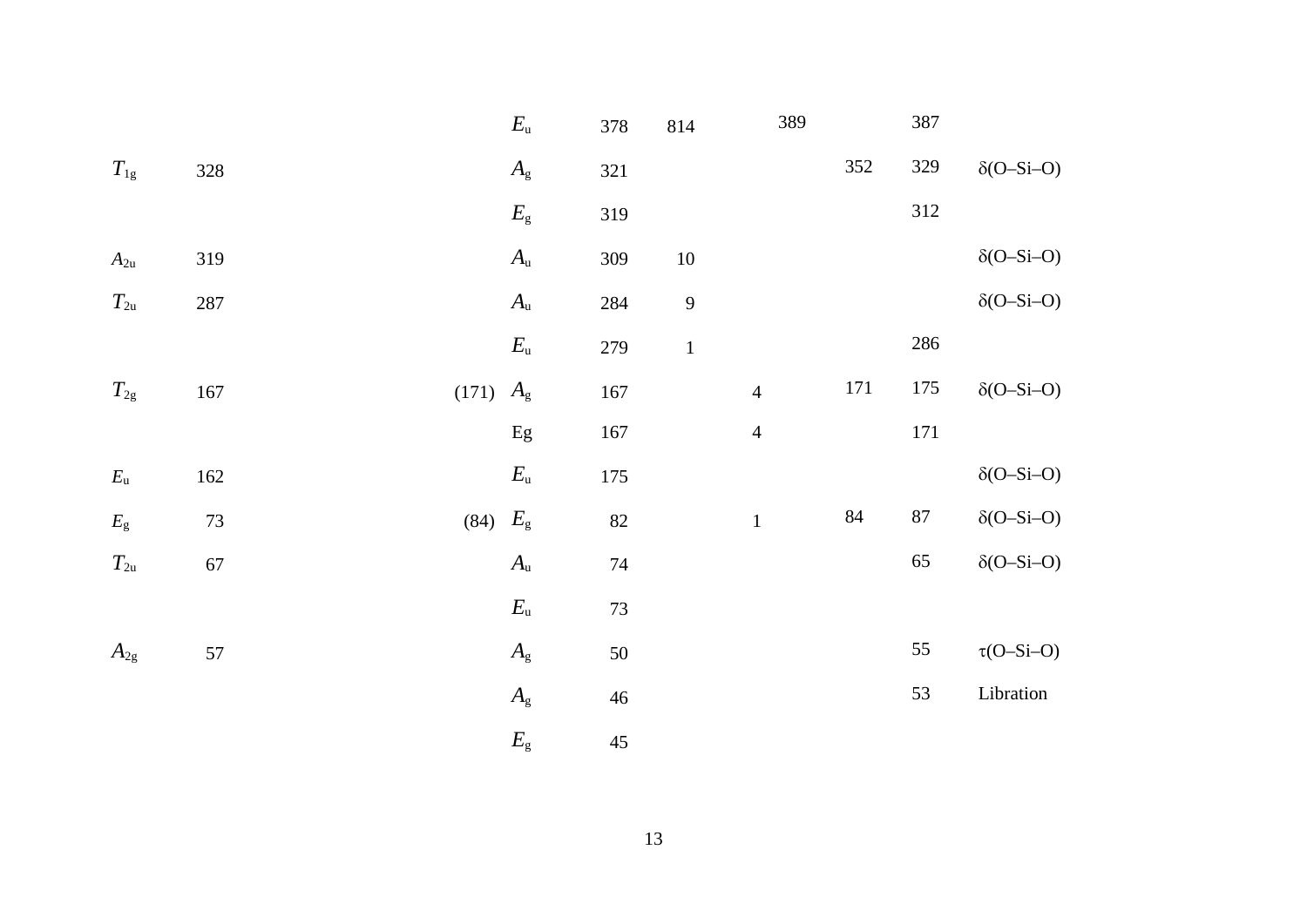$E_{\rm u}$  0 Acoustic mode  $A_{\rm u}$  0

 $a^a$  For both the  $O_h$  and  $C_{3i}$  structures visualisation of the modes is possible with the use of Jmol. See the Supporting Information for details.

 $<sup>b</sup>$  The modes at <2000 cm<sup>-1</sup> have been scaled by 1.03</sup>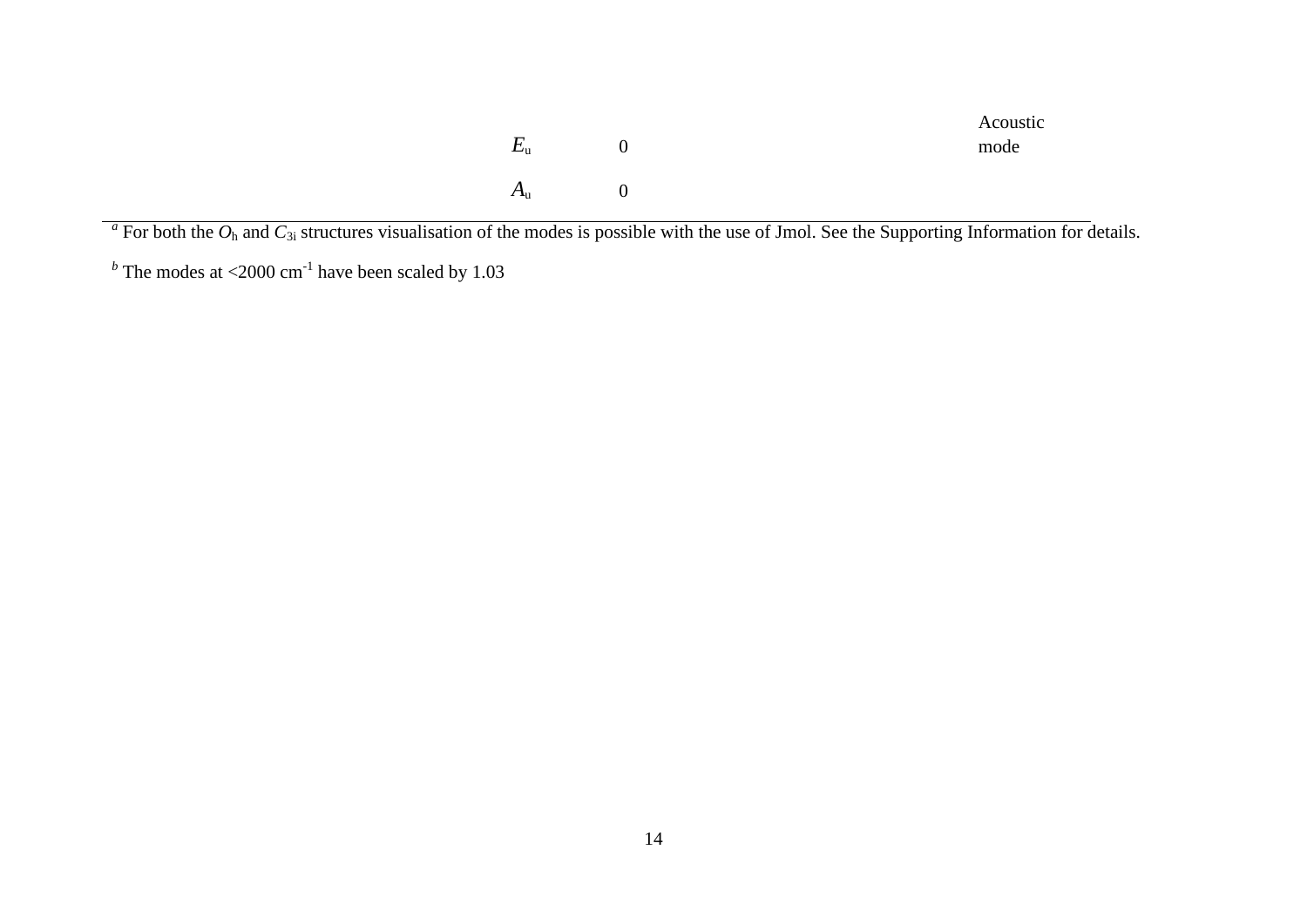Table 3: Observed and calculated vibrational transition energies and intensities of isotopomers of octasilsesquioxane for the free molecule with *O*<sup>h</sup> symmetry and the solid state material with *C*3i symmetry.

|                                 | Free molecule |                                                             |                           |      |                                                                  | Solid state               |                  |                           |                        |           |              |                    | Description $\overline{a}$ |
|---------------------------------|---------------|-------------------------------------------------------------|---------------------------|------|------------------------------------------------------------------|---------------------------|------------------|---------------------------|------------------------|-----------|--------------|--------------------|----------------------------|
| <b>CASTEP</b><br>O <sub>h</sub> |               | Expt                                                        | <b>CASTEP</b><br>$C_{3v}$ |      | Expt                                                             | <b>CASTEP</b><br>$C_{3i}$ |                  | Expt                      | <b>CASTEP</b><br>$C_3$ |           | $C_1$        | Expt               |                            |
| D8                              |               |                                                             | HD7                       |      |                                                                  | D <sub>8</sub>            |                  |                           | HD7                    |           | HD7          |                    |                            |
| Sym                             | $cm^{-1}$     | $\ensuremath{\mathsf{IR}}\xspace$<br>$[7,8]$ /<br>$cm^{-1}$ | $Sym$ cm <sup>-1</sup>    |      | $\ensuremath{\mathsf{IR}}\xspace$<br>$[8]$ /<br>$\text{cm}^{-1}$ | Sym                       | $\text{cm}^{-1}$ | R[8]/<br>$\text{cm}^{-1}$ | Sym                    | $cm^{-1}$ | $cm^{-1}$    | R[8]/<br>$cm^{-1}$ |                            |
| $A_{1g}$                        | 1693          |                                                             | $A_{1}$                   | 2277 |                                                                  | $A_{\rm g}$               | 1759             | 1676                      | $\boldsymbol{A}$       | 2374      | 2322         | 2301<br>2292       | $vs(Si-D/H)$               |
| $T_{1u}$                        | 1688          | 1658                                                        | $A_1$                     | 1693 |                                                                  | $A_{\rm u}$               | 1759             |                           | $\boldsymbol{A}$       | 1759      | 1726         |                    | $vas(Si-D)$                |
|                                 |               |                                                             | $\cal E$                  | 1688 |                                                                  | $E_{\mathrm{u}}$          | 1721             |                           | $\cal E$               | 1721      | 1759<br>1759 |                    |                            |
| $T_{\rm 2g}$                    | 1686          |                                                             | $A_1$                     | 1687 |                                                                  | $A_{\rm g}$               | 1727             | 1668 A                    |                        | 1728      | 1721         |                    | $vas(Si-D)$                |
|                                 |               |                                                             | $\cal E$                  | 1686 |                                                                  | $E_{\rm g}$               | 1717             | 1660 E                    |                        | 1717      | 1717<br>1717 |                    |                            |
| $A_{2u}$                        | 1684          |                                                             | $A_1$                     | 1685 |                                                                  | $A_{\mathrm{u}}$          | 1716             |                           | $\boldsymbol{A}$       | 1717      | 1719         |                    | $vas(Si-D)$                |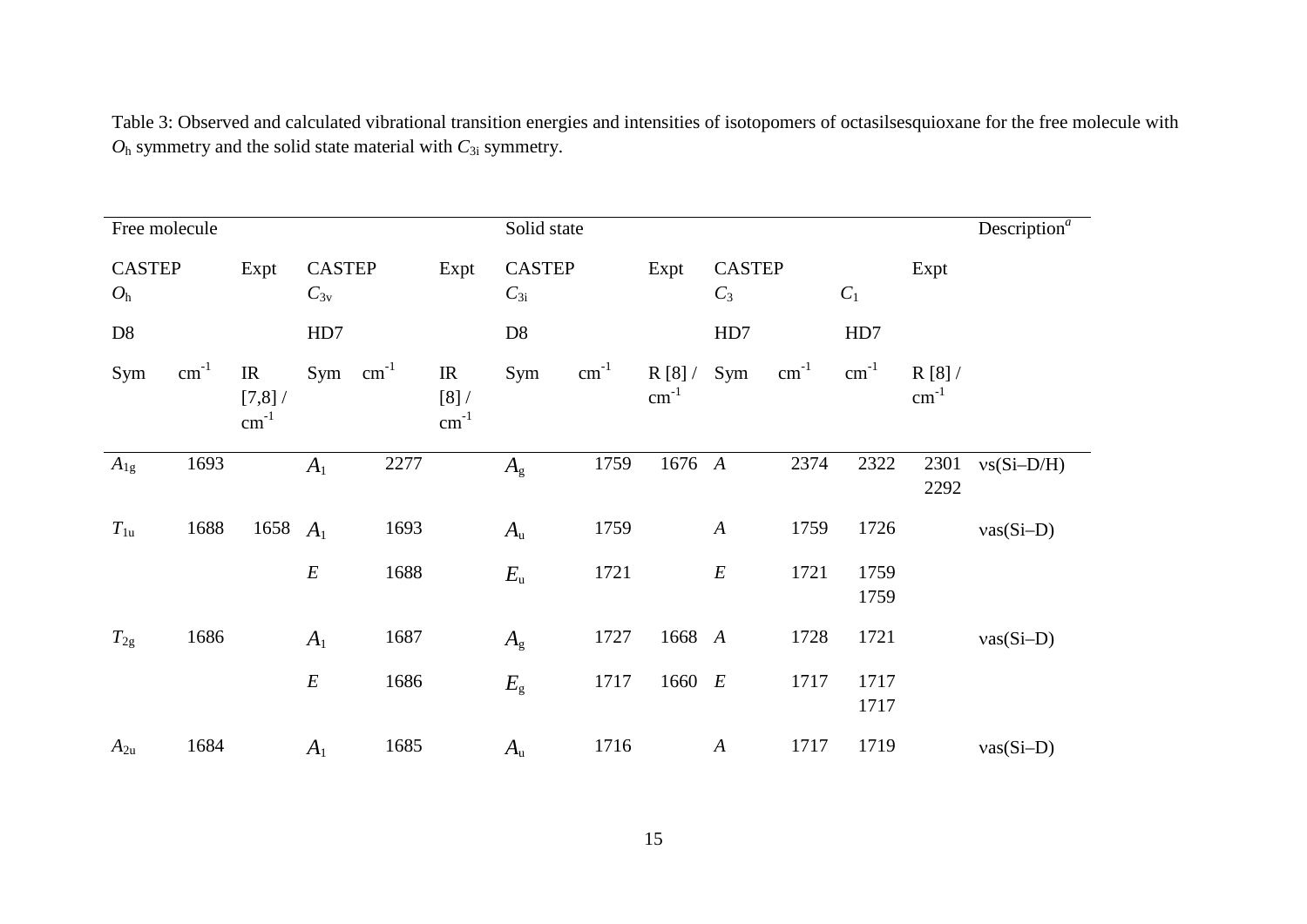| $T_{1u}$     | 1155 | 1140 E         | 1154 | $E_{\mathrm{u}}$        | 1118 | $\cal E$                 | 1123 | 1123<br>1123 |            | $vas(Si-O)$          |
|--------------|------|----------------|------|-------------------------|------|--------------------------|------|--------------|------------|----------------------|
|              |      | $A_1$          | 1154 | $A_{\mathrm{u}}$        | 1116 | $\boldsymbol{A}$         | 1118 | 1119         |            |                      |
| $T_{\rm 2g}$ | 1146 | $A_1$          | 1146 | $E_{\rm g}$             | 1123 | $\cal E$                 | 1119 | 1118<br>1118 |            | $vas(Si-O)$          |
|              |      | $\cal E$       | 1145 | $A_{\rm g}$             | 1117 | 1115<br>$\boldsymbol{A}$ | 1116 | 1116         |            |                      |
| $A_{2u}$     | 1119 | A <sub>1</sub> | 1118 | $A_{\mathrm{u}}$        | 1101 | $\boldsymbol{A}$         | 1101 | 1101         |            | $vas(Si-O)$          |
| $T_{\rm 1g}$ | 1041 | $\cal E$       | 1048 | $A_{\rm g}$             | 1044 | $\boldsymbol{A}$         | 1044 | 1051         |            | $vas(Si-O)$          |
|              |      | A <sub>2</sub> | 1041 | $E_{\rm g}$             | 1042 | $\cal E$                 | 1050 | 1049<br>1043 |            |                      |
| $E_{\rm u}$  | 1040 | $\cal E$       | 1039 | $E_{\mathrm{u}}$        | 1042 | $\cal E$                 | 1042 | 1042<br>1042 |            | $vas(Si-O)$          |
| $E_{\rm g}$  | 801  | $\cal E$       | 878  | $E_{\rm g}$<br>881      | 817  | $\cal E$                 | 872  | 884<br>876   | 885<br>877 | $\delta(Si-O-D/H)$   |
| $T_{2u}$     | 789  | $\cal E$       | 797  | $E_{\mathrm{u}}$<br>839 | 802  | $\cal E$                 | 811  | 812<br>809   |            | $\delta(Si-O-D)$     |
|              |      | A <sub>2</sub> | 789  | $A_{\mathrm{u}}$        | 795  | $\boldsymbol{A}$         | 795  | 800          |            |                      |
| $T_{\rm 2g}$ | 724  | $\cal E$       | 765  | 770 $A_{\rm g}$         | 729  | 729<br>$\boldsymbol{A}$  | 730  | 716          |            | 764 $\delta(Si-O-D)$ |
|              |      | $A_{1}$        | 724  | 720 $E_{\rm g}$         | 711  | 713 $E$                  | 769  | 774          |            |                      |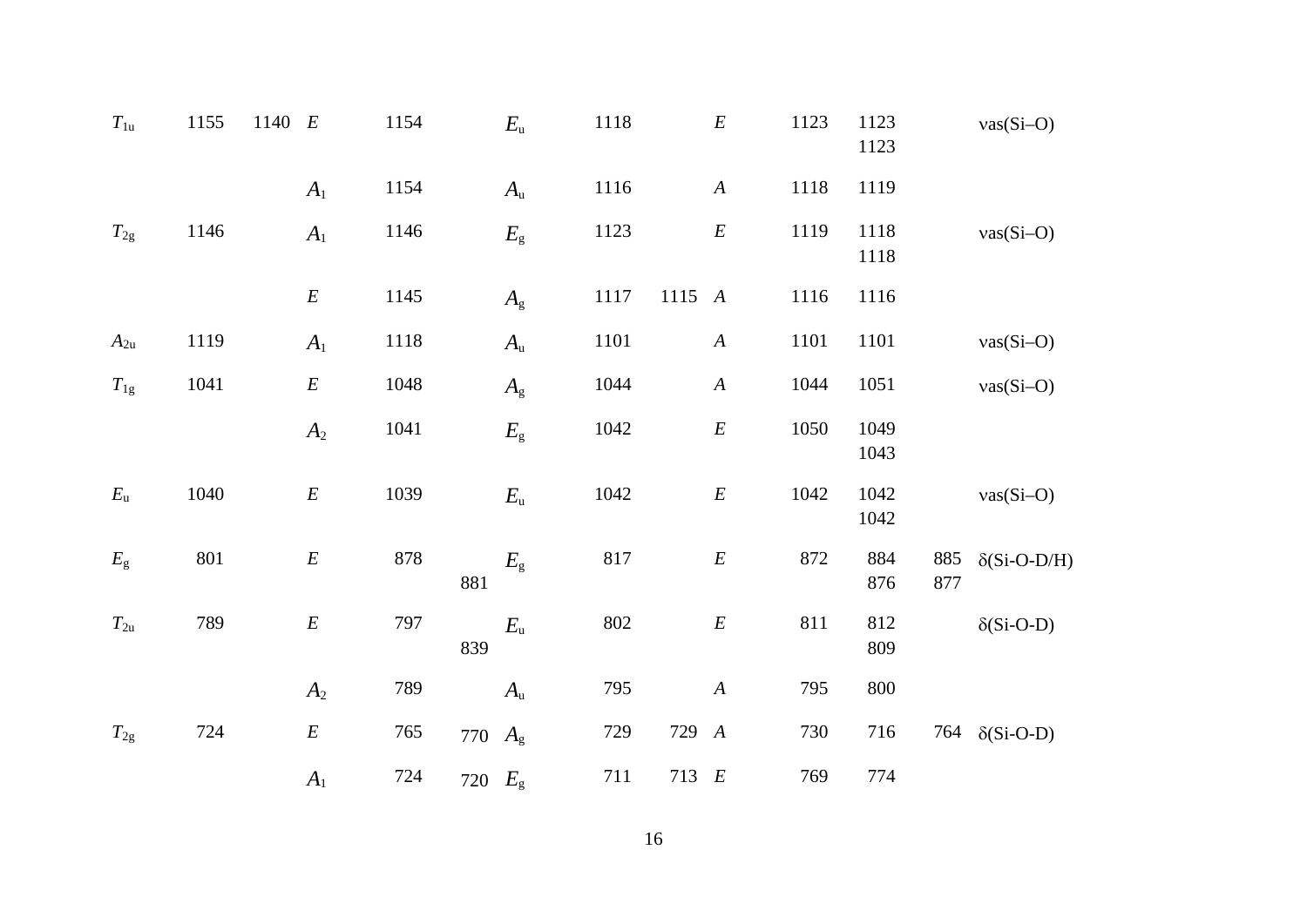|              |     |     |                |         |           |                  |     |       |                  |     | 765        |                   |
|--------------|-----|-----|----------------|---------|-----------|------------------|-----|-------|------------------|-----|------------|-------------------|
| $T_{1u}$     | 683 | 687 | E              | $707\,$ | 710 $A_u$ |                  | 670 |       | $\boldsymbol{A}$ | 670 | 660        | $\delta(Si-O-D)$  |
|              |     |     | $A_1$          | 684     |           | $E_{\mathrm{u}}$ | 659 |       | $\boldsymbol{E}$ | 696 | 702<br>694 |                   |
| $E_{\rm u}$  | 606 |     | $\cal E$       | 651     | 658       | $E_{\mathrm{u}}$ | 607 |       | $\boldsymbol{E}$ | 645 | 649<br>640 | $\delta(Si-O-D)$  |
| $T_{\rm 1g}$ | 605 |     | $\cal E$       | 606     |           | $A_{\rm g}$      | 607 |       | $\boldsymbol{A}$ | 607 | 604        | $\delta$ (Si-O-D) |
|              |     |     | A <sub>2</sub> | 605     |           | $E_{\rm g}$      | 603 |       | $\boldsymbol{E}$ | 606 | 607<br>606 |                   |
| $E_{\rm g}$  | 548 |     | $\cal E$       | 570     |           | $E_{\rm g}$      | 563 | 562   | E                | 581 | 585<br>578 | $vs(Si-O)$        |
| $T_{2u}$     | 546 |     | $A_1$          | 562     |           | $E_{\mathrm{u}}$ | 560 |       | $\boldsymbol{E}$ | 561 | 564<br>562 | $vs(Si-O)$        |
|              |     |     | $\cal E$       | 547     |           | $A_{\mathrm{u}}$ | 566 |       | $\boldsymbol{A}$ | 567 | 560        |                   |
| $T_{\rm 2g}$ | 528 |     | A <sub>2</sub> | 546     |           | $A_{\rm g}$      | 558 | 541 A |                  | 559 | 559        | $vs(Si-O)$        |
|              |     |     | $\cal E$       | 532     |           | $E_{\rm g}$      | 548 |       | $\cal E$         | 551 | 548<br>549 |                   |
| $A_{1g}$     | 561 |     | $A_1$          | 529     |           | $A_{\rm g}$      | 546 | 579 A |                  | 547 | 553        | $\delta$ (O-Si-O) |
| $T_{1u}$     | 522 | 531 | $A_1$          | 524     |           | $A_{\mathrm{u}}$ | 525 |       | $\boldsymbol{A}$ | 526 | 527        | $\delta$ (O-Si-O) |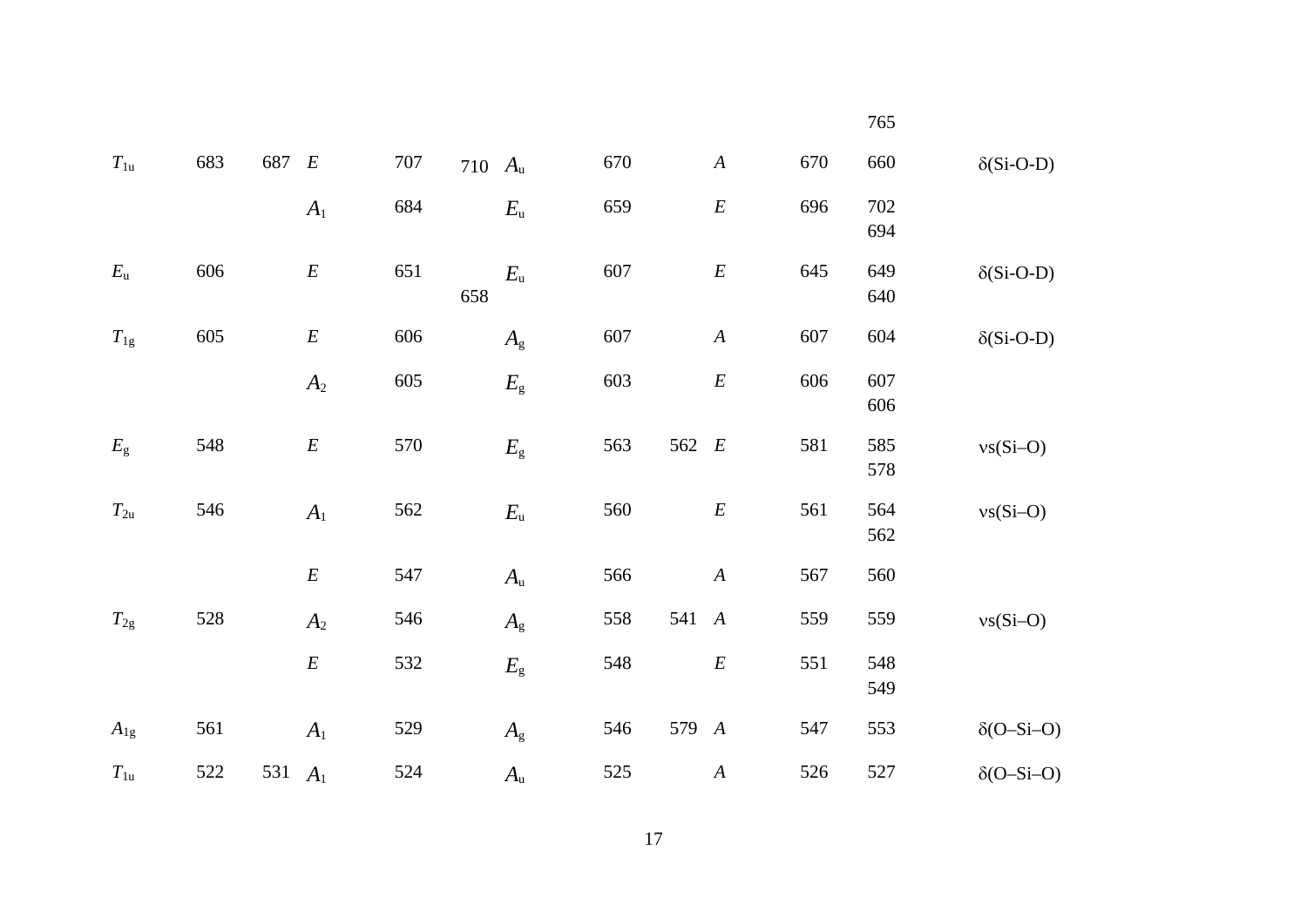|                |     |       | $\cal E$         | 523 | $E_{\mathrm{u}}$ | 534 |       | $\boldsymbol{E}$ | 535 | 535<br>536 |                   |
|----------------|-----|-------|------------------|-----|------------------|-----|-------|------------------|-----|------------|-------------------|
| $T_{1u}$       | 447 |       | $\boldsymbol{E}$ | 449 | $A_{\mathrm{u}}$ | 464 |       | $\boldsymbol{A}$ | 473 | 473        | $\delta$ (O-Si-O) |
|                |     |       | $A_1$            | 448 | $E_{\mathrm{u}}$ | 466 |       | $\cal E$         | 466 | 466<br>466 |                   |
| $A_{1g}$       | 440 |       | $A_1$            | 441 | $A_{\rm g}$      | 473 | 452 A |                  | 464 | 464        | $\delta$ (O-Si-O) |
| $E_{\rm g}$    | 413 |       | $\boldsymbol{E}$ | 412 | $E_{\rm g}$      | 416 |       | $\cal E$         | 417 | 417<br>417 | $\delta(O-Si-O)$  |
| $T_{\rm 2g}$   | 395 |       | $\boldsymbol{E}$ | 397 | $E_{\rm g}$      | 405 |       | $\cal E$         | 405 | 405<br>405 | $\delta$ (O-Si-O) |
|                |     |       | A <sub>1</sub>   | 396 | $A_{\rm g}$      | 401 | 405 A |                  | 402 | 401        |                   |
| $T_{1u}$       | 386 | 391 E |                  | 385 | $A_{\mathrm{u}}$ | 379 |       | $\boldsymbol{E}$ | 384 | 384<br>383 | $\delta$ (O-Si-O) |
|                |     |       | A <sub>1</sub>   | 384 | $E_{\mathrm{u}}$ | 383 |       | $\boldsymbol{A}$ | 379 | 380        |                   |
| $T_{\rm 1g}$   | 322 |       | $\boldsymbol{E}$ | 321 | $A_{\rm g}$      | 313 | 351 A |                  | 314 | 315        | $\delta$ (O-Si-O) |
|                |     |       | A <sub>2</sub>   | 320 | $E_{\rm g}$      | 305 |       | $\cal E$         | 306 | 306<br>305 |                   |
| $A_{2u}$       | 314 |       | $A_1$            | 314 | $A_{\mathrm{u}}$ | 302 |       | $\boldsymbol{A}$ | 302 | 302        | $\delta(O-Si-O)$  |
| $T_{2{\rm u}}$ | 287 |       | A <sub>2</sub>   | 286 | $A_{\rm u}$      | 279 |       | $\boldsymbol{A}$ | 279 | 280        | $\delta(O-Si-O)$  |